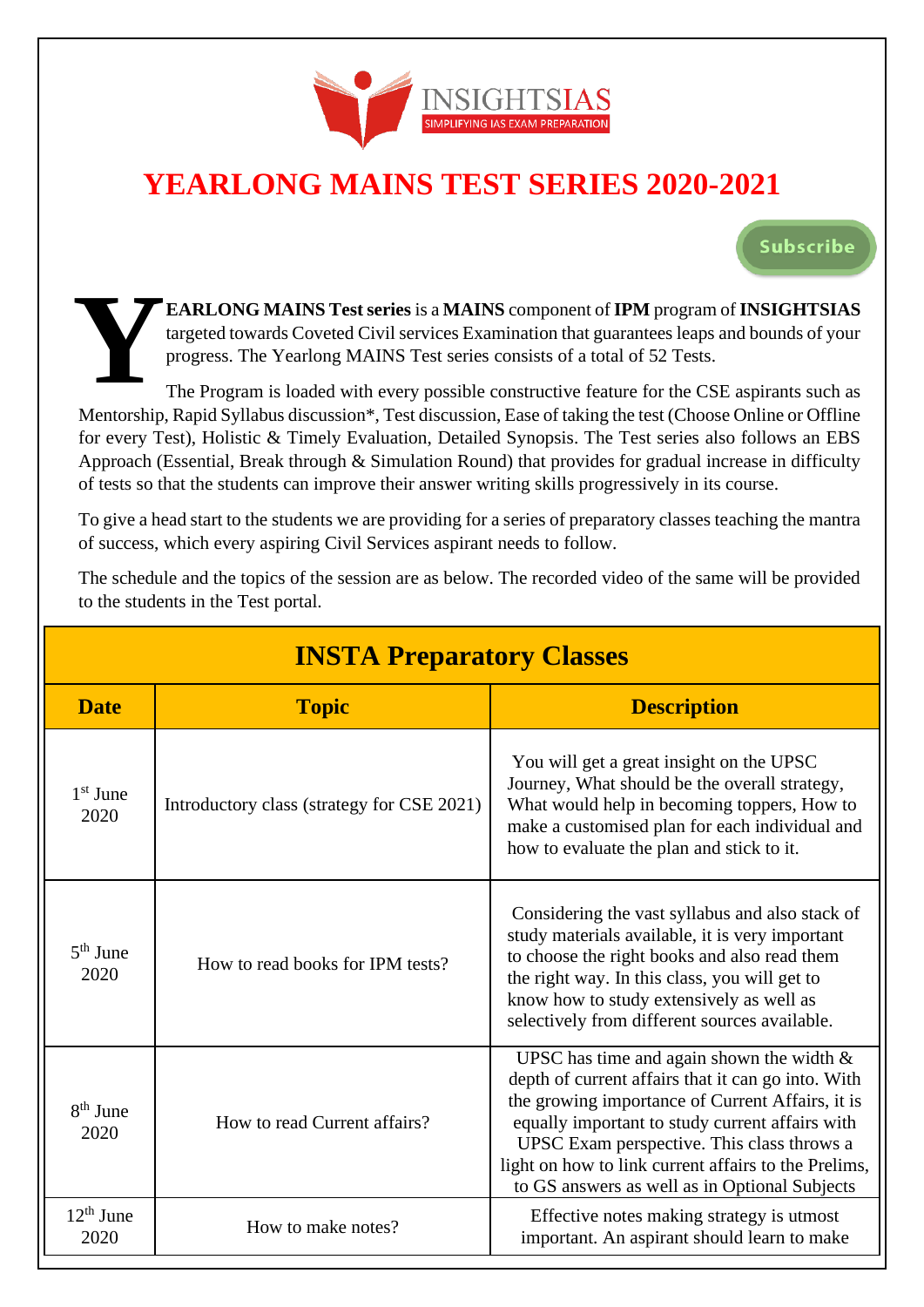

|                     |                                                             | customised notes for quick revision. One should<br>not waste most of the time in making notes, at the<br>same time should not ignore making important<br>notes for quick revision                                                                                                                                                                                                                                                                         |
|---------------------|-------------------------------------------------------------|-----------------------------------------------------------------------------------------------------------------------------------------------------------------------------------------------------------------------------------------------------------------------------------------------------------------------------------------------------------------------------------------------------------------------------------------------------------|
| $16th$ June<br>2020 | Approach to General Studies answer<br>writing               | Writing answer to General Studies papers has<br>been a case of 'So near, yet so far' for many CSE<br>aspirants. The skill of answer writing with<br>adequate weightages to demands & hidden<br>demands, hierarchy of demands, interdisciplinary<br>linkages are the way of conquering these papers.                                                                                                                                                       |
| $20th$ June<br>2020 | Approach to Ethics Answer writing                           | Ethics paper is one of the high scoring paper of<br>the MAINS exam. It's a paper that personifies the<br>true character of an individual and though scoring<br>is easier with right ingredient, it has been a<br>paradox to many. Unravel the mantra for<br>ensuring the success in this paper in this session.                                                                                                                                           |
| $24th$ June<br>2020 | Approach to Essay Answer writing                            | The most scoring paper of the MAINS<br>examination gives an ample opportunity to script<br>your viewpoint. Knack of selecting the topic,<br>which is very much in consonance with your<br>preparation, having the right approach in<br>presenting your viewpoint will reap greater<br>dividends in examination.                                                                                                                                           |
| $6th$ July<br>2020  | <b>Approach to Ethics Case Studies</b>                      | Case Studies part of Ethics paper can be tricky to<br>approach yet most rewarding in terms of marks if<br>a student adopts a few good practices explained<br>in this class. Various aspects of a student's<br>personality are tested through Case studies. Their<br>rationality & practicality in decision making,<br>social awareness, stakeholder analysis and<br>application of an administrative mind with a<br>personal insight is most appreciated. |
| $16th$ July<br>2020 | How to prepare n complete syllabus for<br>each MAINS test?  | 'Crisis of plenty', w.r.t to the vast amount of<br>resources (study material), is the situation every<br>student faces in their preparation to the test or<br>CSE Exam. Funneling the right resources is what<br>helps you in completing the syllabus of exam &<br>upping the ante of emerging successful in exam.                                                                                                                                        |
| $25th$ July<br>2020 | <b>Strategy Class and Tricks</b><br>to score well in mocks? | This class will deal with different techniques and<br>tricks through which you can commit less<br>mistakes, increase accuracy and score high in                                                                                                                                                                                                                                                                                                           |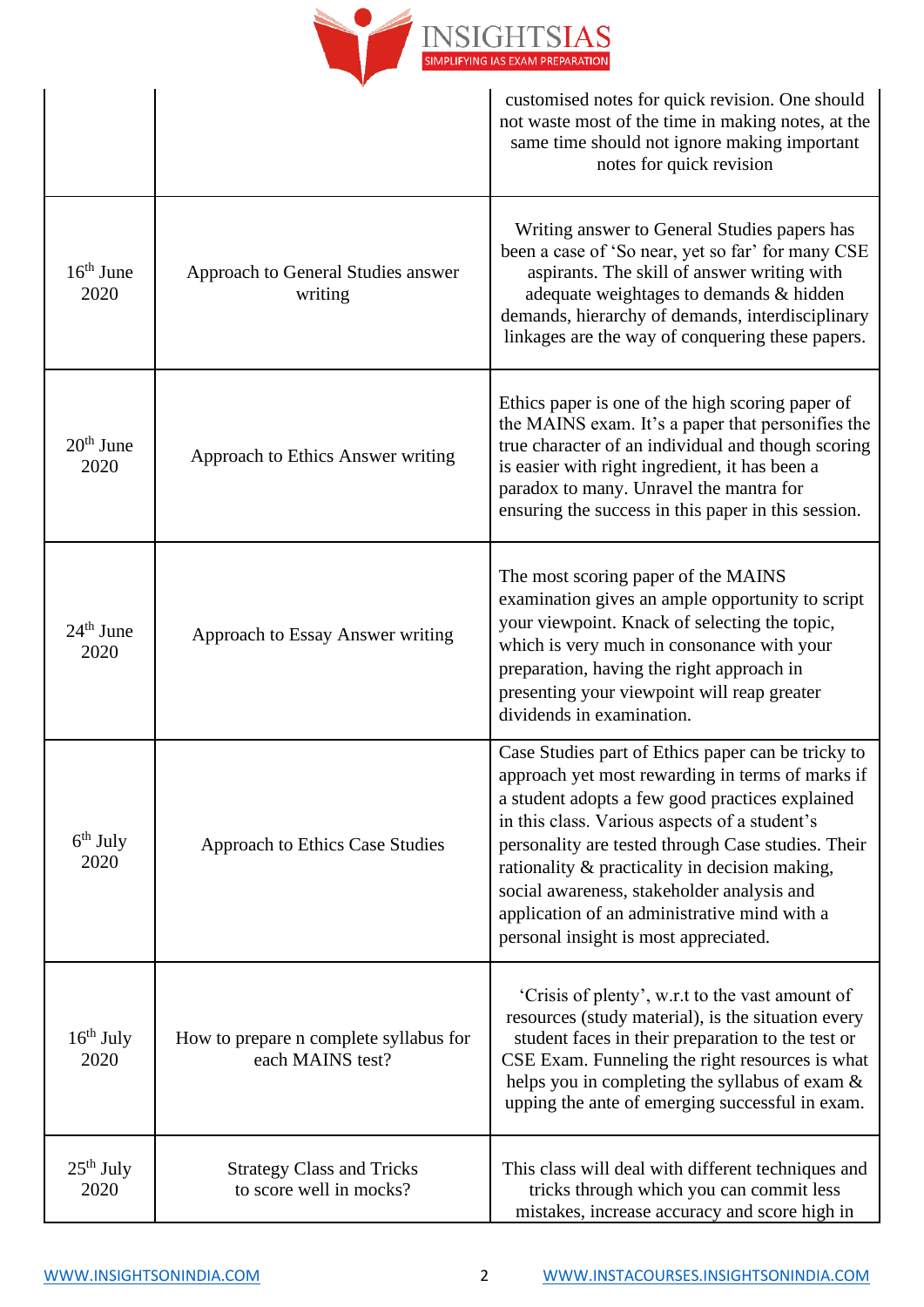

### **Note: We may add more classes in case need be. These classes are in addition to the discussion classes for each test. Video of the classes will be made available in the portal.**

# **YEARLONG MAINS TEST SERIES 2020-21**

## **Fee: Rs.24000/-**

## **Discounts & Offers:**

Old Subscriber Offer: **20% discount**

# **[CLICK HERE](http://www.instacourses.insightsonindia.com/) to Subscribe to YEARLONG MAINS Test Series 2021**

# **Features of YEARLONG MAINS Test series 2020-21:**

- **YEARLONG MAINS Test series** is a **MAINS** component of **IPM, a flagship** program of **INSIGHTSIAS** targeted towards Coveted Civil services Examination.
- **Mentorship**: a hand holding endeavour to motivate & better guide the aspirants in their preparation for both Prelims & MAINS.
- **Optimum number of MAINS Tests for a perfect practice**  o **Mains tests – 52, (Sectional GS-30, Complete syllabus GS-12, Essay-10)**
- **EBS Approach** (Essential, Breakthrough & Simulation) to STEP-UP the difficulty level gradually to make you more competitive in both Prelims & MAINS.
- **Rapid Discussions:** To give an effective trajectory in your preparation (w.r.t to the syllabus) to the upcoming tests of **Essential Round of Examination.**
- **Assured review** of 2 questions from the **Daily Secure**-answer writing Initiative from 1st of July 2020
- **Test Discussion videos**: for better clarification of demands of the question.
- **Time-bound & Holistic Evaluation:** Evaluation of the MAINS answer booklets **written on the scheduled test date** will be **ensured before the next test** & those written on other than the test dates will be made available **within 10 WORKING DAYS**.
- **Synopsis:** Detailed, well researched **synopsis** will be made available for all mains tests.
- **Accessibility**: Choose **either Online or Offline** as your mode for every test on the go.
- **Flexibility:** All the tests are flexible and can be taken up any time before the MAINS 2021
- **Value added INSTA Study Materials** will be provided. (2 months before the examination dates in 2021)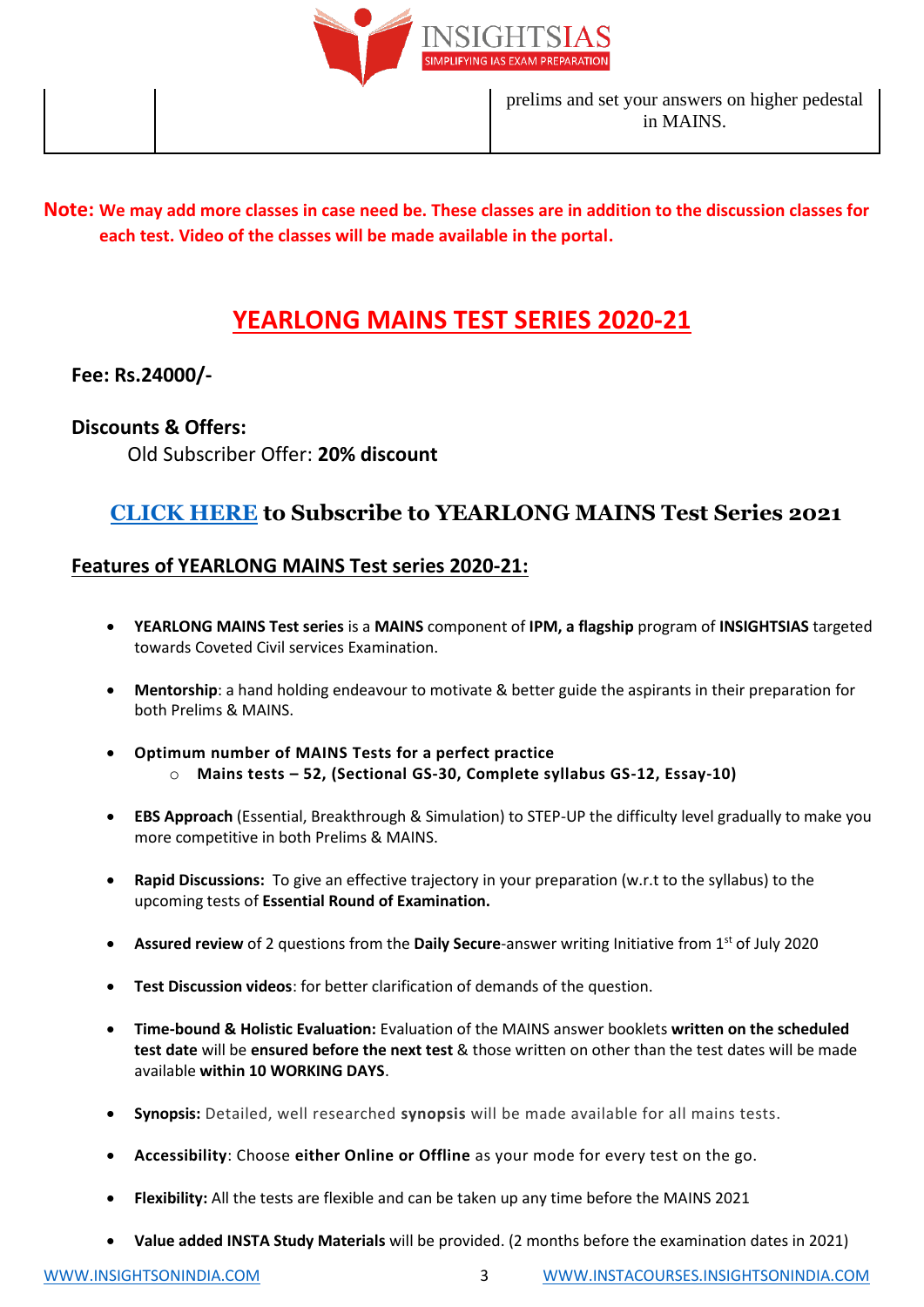

#### **Disclaimer:**

- Fee is non-refundable and non-transferable in nature in all circumstances
- INSIGHTSIAS material will be for the individual student use only and copyright protected (only softcopy will be provided)
- Any violation of copyright law if observed, enrolment to the test series will be cancelled.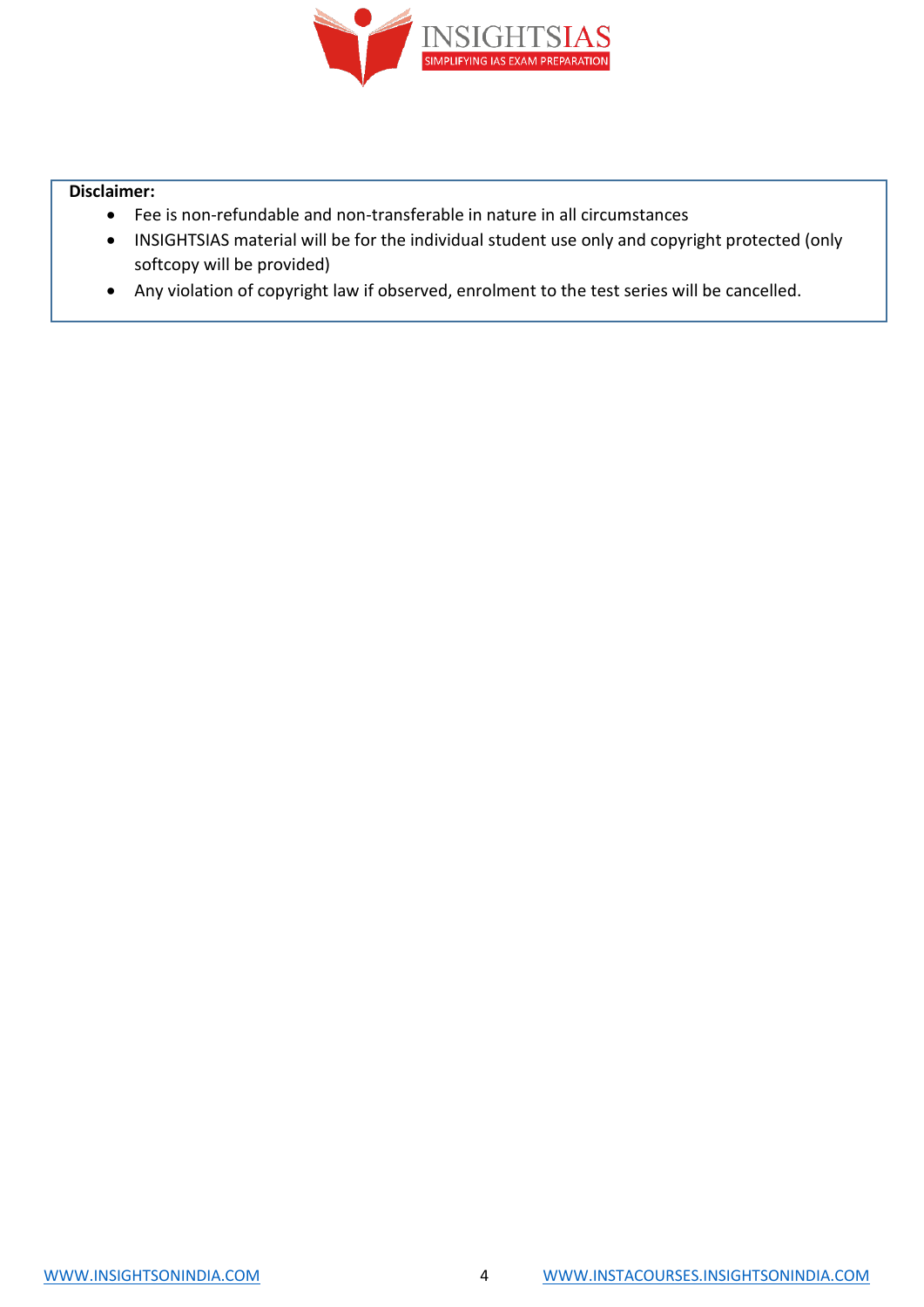

| <b>YEARLONG MAINS TEST SERIES 2020-2021</b> |                                        |                                                               |                                                                                                                                                                                                                                                                                                                                                                                                                                                                                                                                                                            |                                                                                                                                                                                                                                                                                                                                                                                                                                                                                                                                                                                                                                                                                                                              |  |
|---------------------------------------------|----------------------------------------|---------------------------------------------------------------|----------------------------------------------------------------------------------------------------------------------------------------------------------------------------------------------------------------------------------------------------------------------------------------------------------------------------------------------------------------------------------------------------------------------------------------------------------------------------------------------------------------------------------------------------------------------------|------------------------------------------------------------------------------------------------------------------------------------------------------------------------------------------------------------------------------------------------------------------------------------------------------------------------------------------------------------------------------------------------------------------------------------------------------------------------------------------------------------------------------------------------------------------------------------------------------------------------------------------------------------------------------------------------------------------------------|--|
| <b>Test No</b>                              | <b>Date</b>                            | <b>Subject</b>                                                | <b>Syllabus</b>                                                                                                                                                                                                                                                                                                                                                                                                                                                                                                                                                            | <b>Sources</b>                                                                                                                                                                                                                                                                                                                                                                                                                                                                                                                                                                                                                                                                                                               |  |
|                                             |                                        |                                                               | <b>Essential Tests</b>                                                                                                                                                                                                                                                                                                                                                                                                                                                                                                                                                     |                                                                                                                                                                                                                                                                                                                                                                                                                                                                                                                                                                                                                                                                                                                              |  |
| <b>MAINS Test-1</b><br>(Essential<br>Test)  | 17 <sup>th</sup> Aug<br>2020<br>Monday | $GS-1$ :<br><b>Art &amp; Culture</b><br><b>Indian Society</b> | <b>Indian culture:</b><br>will cover the salient aspects of Art<br>Forms, Literature and Architecture from<br>ancient to modern times.<br><b>Indian Society</b><br>Salient features of Indian Society,<br>Diversity of India.<br>Role of women and women's<br>$\bullet$<br>organization, population and<br>associated issues, poverty and<br>developmental issues, urbanization,<br>their problems and their remedies.<br>Effects of globalization on Indian<br>society<br>Social empowerment,<br>communalism, regionalism &<br>secularism.<br><b>Current Affairs</b><br>٠ | <b>Art &amp; Culture</b><br>• An Introduction to<br>Indian Art - Class XI<br><b>NCERT</b><br>• Living Craft Traditions of<br>India - Chapters 9 and<br>10 -- Class XI NCERT<br>• Indian Culture -- Nitin<br>Singhania<br>• CCRT website<br><b>Indian Society</b><br>$\bullet$ NCERT<br>• IGNOU Material -<br>Development<br>• IGNOU Material-<br>Sociology<br>• Social Problems in India<br>- Ram Ahuja.<br>• Indian Social System -<br>Ram Ahuja<br><b>Current Affairs:</b><br>$(1/6/2020-16/8/2020)$<br>from the below sources.<br>• I-CAN (Current Affairs &<br><b>News Analysis)</b><br>• INSIGHTSIAS Current<br><b>Affairs Quiz.</b><br>• INSIGHTSIAS Current<br>Affairs.<br>• INSIGHTS REVISION<br><b>THROUGH MCQS</b> |  |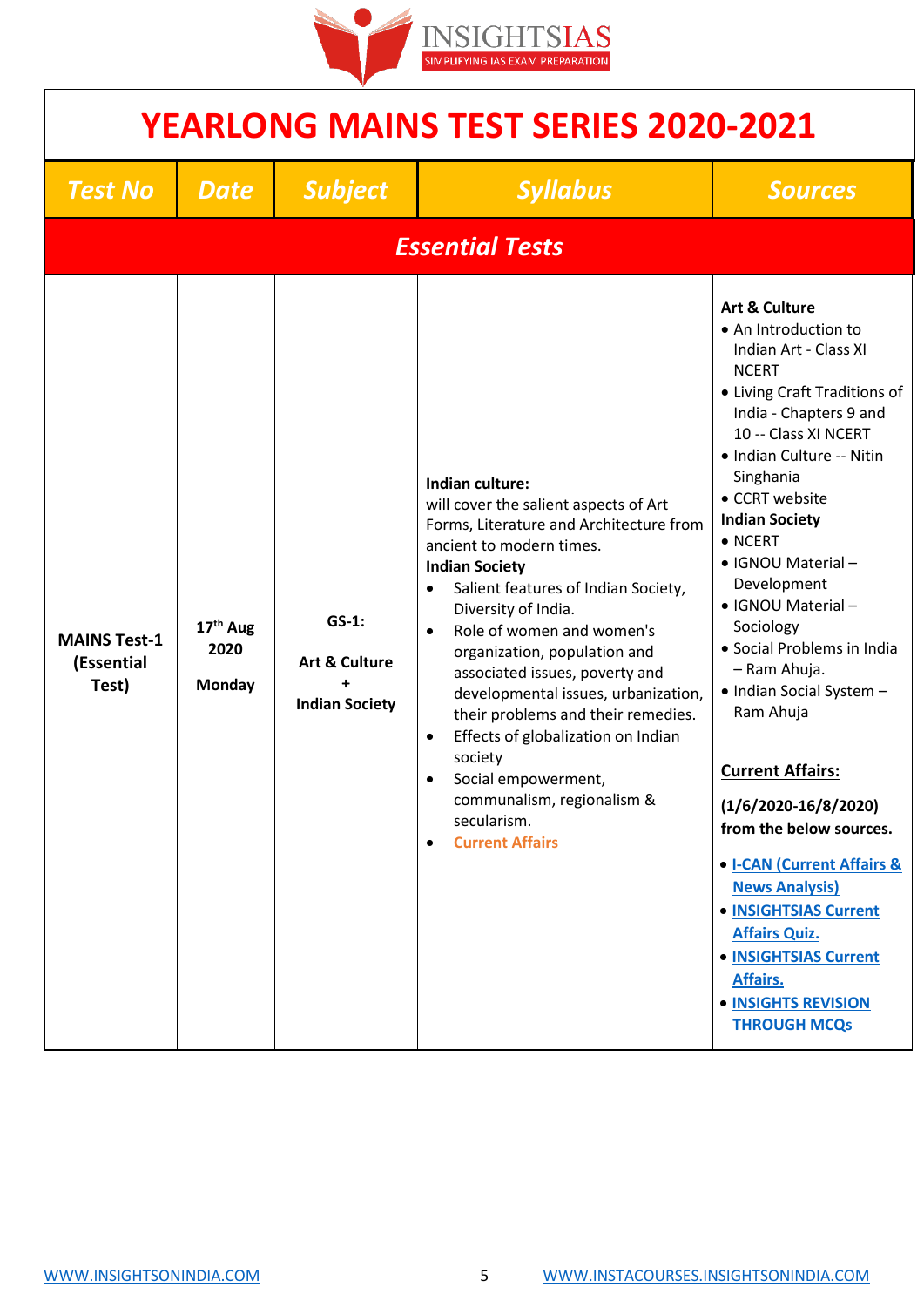

| <b>MAINS Test-2</b><br><b>GENERAL</b><br><b>STUDIES</b><br>(Essential<br>Test) | 27 <sup>th</sup> Aug<br>2020,<br>Thursday  | $GS-1$ :<br><b>Modern India</b>                             | <b>Modern Indian history from</b><br>$\bullet$<br>about the middle of the<br>eighteenth century until the<br>present- significant events,<br>personalities, issues<br>The Freedom Struggle - its<br>various stages and important<br>contributors / contributions from<br>different parts of the country.<br><b>Current Affairs</b><br>$\bullet$                                                                                                                     | <b>Modern Indian History</b><br><b>NCERTS</b><br>$\bullet$<br>India's struggle for<br>$\bullet$<br>independence-<br><b>Bipin Chandra</b><br><b>Current Affairs:</b><br>$(17/8/2020-26/8/2020)$<br>from the below sources.<br><b>I-CAN (Current Affairs</b><br>$\bullet$<br>& News Analysis)<br><b>INSIGHTSIAS Current</b><br>$\bullet$<br><b>Affairs Quiz.</b><br><b>INSIGHTSIAS Current</b><br>$\bullet$<br>Affairs.                                                        |
|--------------------------------------------------------------------------------|--------------------------------------------|-------------------------------------------------------------|---------------------------------------------------------------------------------------------------------------------------------------------------------------------------------------------------------------------------------------------------------------------------------------------------------------------------------------------------------------------------------------------------------------------------------------------------------------------|------------------------------------------------------------------------------------------------------------------------------------------------------------------------------------------------------------------------------------------------------------------------------------------------------------------------------------------------------------------------------------------------------------------------------------------------------------------------------|
| <b>MAINS Test-3</b><br><b>GENERAL</b><br><b>STUDIES</b><br>(Essential<br>Test) | 7th<br>September<br>2020,<br><b>Monday</b> | $GS-1$ :<br>Post-<br>Independence +<br><b>World History</b> | Post Independent India<br>Post-independence consolidation<br>and reorganization within the<br>country.<br><b>World History</b><br>History of the world will include<br>events from 18th century such as<br>industrial revolution, world wars,<br>redrawing of national boundaries,<br>colonization, decolonization,<br>political philosophies like<br>communism, capitalism, socialism<br>etc.- their forms and effect on the<br>society.<br><b>Current Affairs</b> | Post Independent India<br>$\bullet$ NCERT<br>• India since<br>independence - Bipin<br>Chandra<br>• (or India after Gandhi<br>- Ramachandra Guha)<br><b>World History</b><br>$\bullet$ NCERTs<br>• Mastering Modern<br>World History-<br>Norman Lowe.<br><b>Current Affairs:</b><br>$(27/8/2020 - 6/9/2020)$<br>from the below sources.<br>• I-CAN (Current Affairs<br>& News Analysis)<br>• INSIGHTSIAS Current<br><b>Affairs Quiz.</b><br>• INSIGHTSIAS Current<br>Affairs. |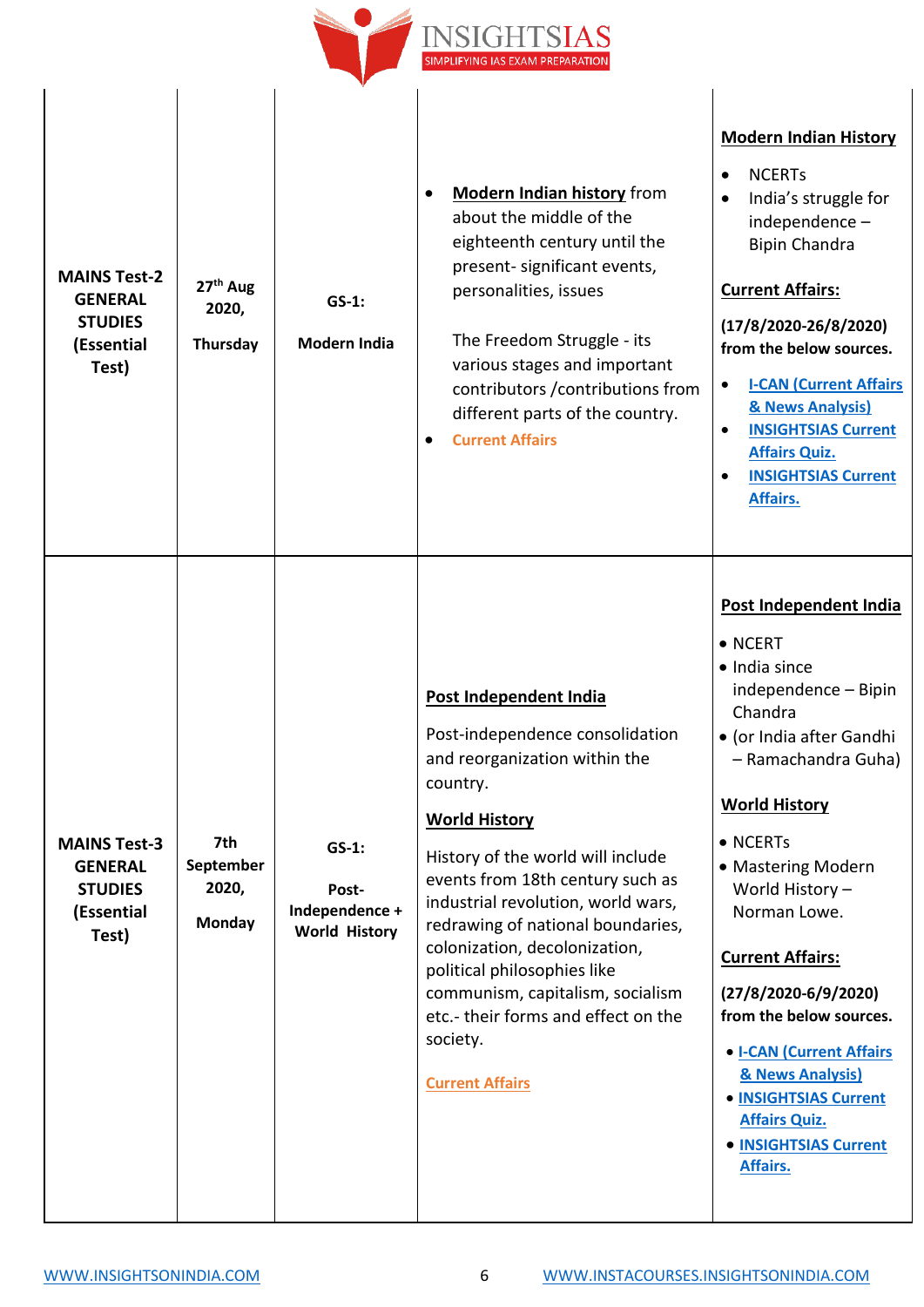

| <b>MAINS Test-4</b><br><b>GENERAL</b><br><b>STUDIES</b><br>(Essential<br>Test) | 16 <sup>th</sup> Sept<br>2020,<br>Wednesda<br>۷         | $GS-1$ :<br><b>World Geography</b>  | Salient features of world's<br>$\bullet$<br>physical geography.<br>Distribution of key natural<br>resources across the world<br>(including South Asia and the<br>Indian sub-continent); factors<br>responsible for the location of<br>primary, secondary, and tertiary<br>sector industries in various parts<br>of the world (including India)<br><b>Important Geophysical</b><br>phenomena such as<br>earthquakes, Tsunami, Volcanic<br>activity, cyclone etc.,<br>geographical features and their<br>location-changes in critical<br>geographical features (including<br>water-bodies and ice-caps) and<br>in flora and fauna and the<br>effects of such changes.<br><b>Current Affairs</b> | <b>NCERTs</b><br>$\bullet$<br>Certificate Physical<br>and Human<br>Geography -- Goh<br>Cheng Leong<br><b>Current Affairs:</b><br>$(7/9/2020-15/9/2020)$<br>from the below sources.<br><b>I-CAN (Current Affairs</b><br>& News Analysis)<br><b>INSIGHTSIAS Current</b><br>$\bullet$<br><b>Affairs Quiz.</b><br><b>INSIGHTSIAS Current</b><br>Affairs. |
|--------------------------------------------------------------------------------|---------------------------------------------------------|-------------------------------------|-----------------------------------------------------------------------------------------------------------------------------------------------------------------------------------------------------------------------------------------------------------------------------------------------------------------------------------------------------------------------------------------------------------------------------------------------------------------------------------------------------------------------------------------------------------------------------------------------------------------------------------------------------------------------------------------------|------------------------------------------------------------------------------------------------------------------------------------------------------------------------------------------------------------------------------------------------------------------------------------------------------------------------------------------------------|
| <b>MAINS Test-5</b><br><b>GENERAL</b><br><b>STUDIES</b><br>(Essential<br>Test) | $10^{\text{th}}$<br><b>October</b><br>2020,<br>Saturday | $GS-1$ :<br><b>Indian Geography</b> | Salient features of India's<br>physical geography.<br>Distribution of key natural<br>resources across the world<br>(including South Asia and the<br>Indian sub-continent); factors<br>responsible for the location of<br>primary, secondary, and tertiary<br>sector industries in various parts<br>of India.<br><b>Important Geophysical</b><br>phenomena such as<br>earthquakes, Tsunami, Volcanic<br>activity, cyclone etc.,<br>geographical features and their<br>location-changes in critical<br>geographical features (including<br>water-bodies and ice-caps) and<br>in flora and fauna and the<br>effects of such changes<br><b>Current Affairs</b>                                    | <b>NCERTs</b><br>Geography of India-<br>Majid Hussain<br><b>Current Affairs:</b><br>$(16/9/2020-9/10/2020)$<br>from the below sources.<br><b>I-CAN (Current Affairs)</b><br>$\bullet$<br>& News Analysis)<br><b>INSIGHTSIAS Current</b><br>$\bullet$<br><b>Affairs Quiz.</b><br><b>INSIGHTSIAS Current</b><br>$\bullet$<br>Affairs.                  |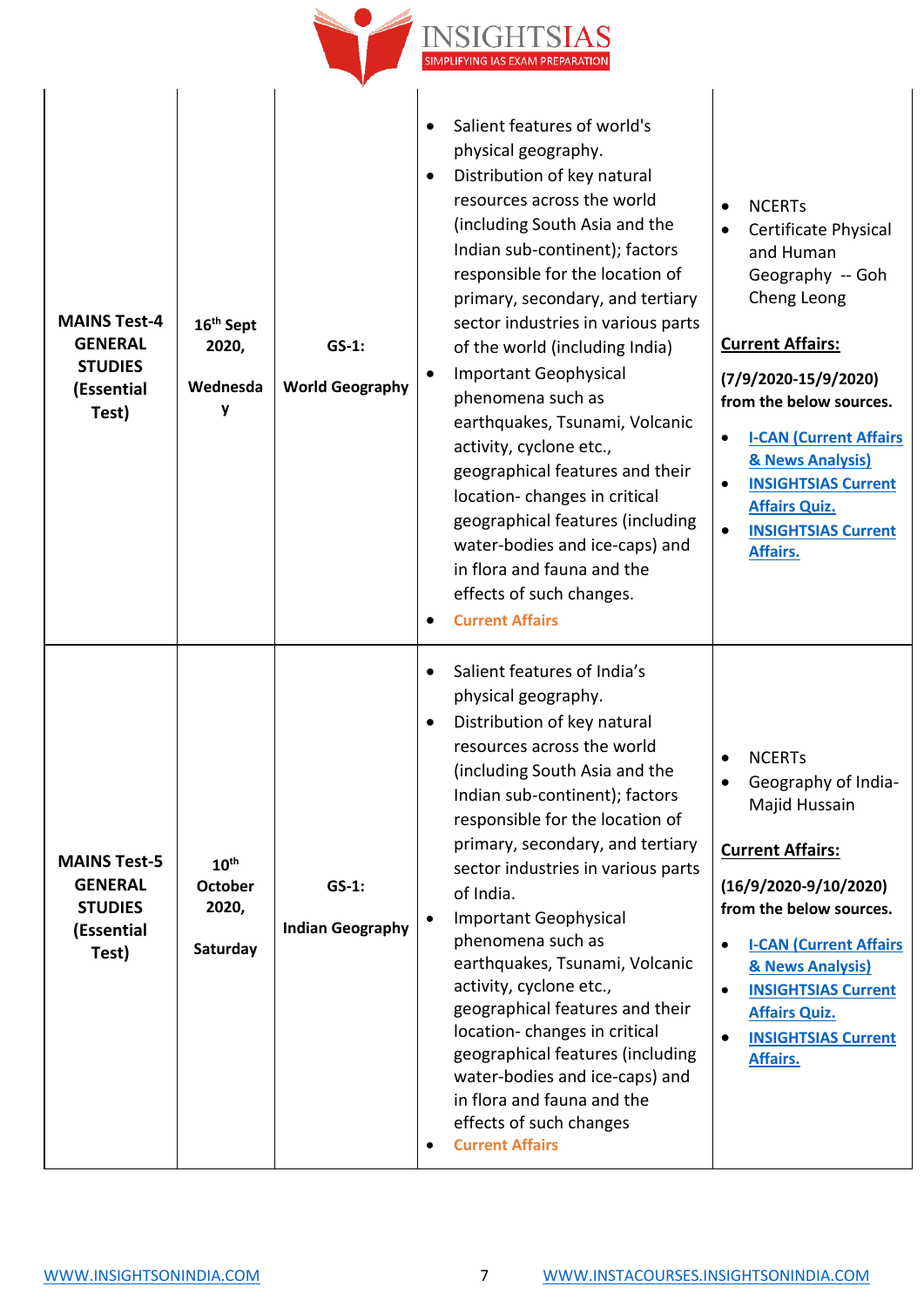

| <b>MAINS Test-6</b><br><b>GENERAL</b><br><b>STUDIES</b><br>(Essential<br>Test) | 17 <sup>th</sup><br><b>October</b><br>2020,<br>Saturday | $GS-1$<br><b>Full Syllabus</b>                       | <b>GS-1: FULL SYLLABUS &amp; Current Affairs</b><br><b>Current Affairs:</b><br>(1/6/2020-16/10/2020) from the below sources.<br>• I-CAN (Current Affairs & News Analysis)<br>• INSIGHTSIAS Current Affairs Quiz.<br>• INSIGHTSIAS Current Affairs.                                                                                                                                                                                                                                                                                                                                                                                         |                                                                                                                                                                                                                                                                                                                                                                                                                                                     |
|--------------------------------------------------------------------------------|---------------------------------------------------------|------------------------------------------------------|--------------------------------------------------------------------------------------------------------------------------------------------------------------------------------------------------------------------------------------------------------------------------------------------------------------------------------------------------------------------------------------------------------------------------------------------------------------------------------------------------------------------------------------------------------------------------------------------------------------------------------------------|-----------------------------------------------------------------------------------------------------------------------------------------------------------------------------------------------------------------------------------------------------------------------------------------------------------------------------------------------------------------------------------------------------------------------------------------------------|
| <b>MAINS Test-7</b><br><b>ESSAY</b><br>(Essential<br>Test)                     | $20th$ Oct<br>2020,<br>Tuesday                          | Essay-1                                              | <b>Section-A</b><br><b>Ethics and Philosophy</b><br><b>Section-B</b><br>• Indian Art & Culture<br>• Indian History<br>• Topics from World History<br>• Social Issues<br><b>Indian Society</b><br>O<br>Feminism<br>$\circ$<br><b>Gender Justice</b><br>$\circ$<br>Unity & Diversity<br>$\circ$                                                                                                                                                                                                                                                                                                                                              |                                                                                                                                                                                                                                                                                                                                                                                                                                                     |
| <b>MAINS Test-8</b><br><b>GENERAL</b><br><b>STUDIES</b><br>(Essential<br>Test) | 27 <sup>th</sup> Oct<br>2020,<br>Tuesday                | $GS-2:$<br><b>Polity</b><br>&<br><b>Constitution</b> | • Indian Constitution- historical<br>underpinnings, evolution, features,<br>amendments, significant<br>provisions and basic structure.<br>• Comparison of the Indian<br>constitutional scheme with that of<br>other countries<br>• Functions and responsibilities of<br>the Union and the States, issues<br>and challenges pertaining to the<br>federal structure, devolution of<br>powers and finances up to local<br>levels and challenges therein.<br>• Separation of powers between<br>various organs dispute redressal<br>mechanisms and institutions.<br>• Parliament and State Legislatures -<br>structure, functioning, conduct of | $\bullet$ NCERT<br>• Indian Polity by<br>Laxmikant – 5th<br>edition<br>· Public Institutions in<br>India-Performance<br>and Design - Pratapa<br><b>B</b> hanu Mehta<br>• Subhash Kashyap -<br>Our Constitution, Our<br>Parliament<br>• Introduction to the<br>Constitution of India -<br>D D Basu<br>• 2nd ARC<br>6th Report - Local<br>$\circ$<br>Governance<br>13th Report -<br>$\circ$<br>Organisation<br>Structure of<br>Government of<br>India |

 $\overline{\phantom{a}}$ 

 $\overline{\phantom{a}}$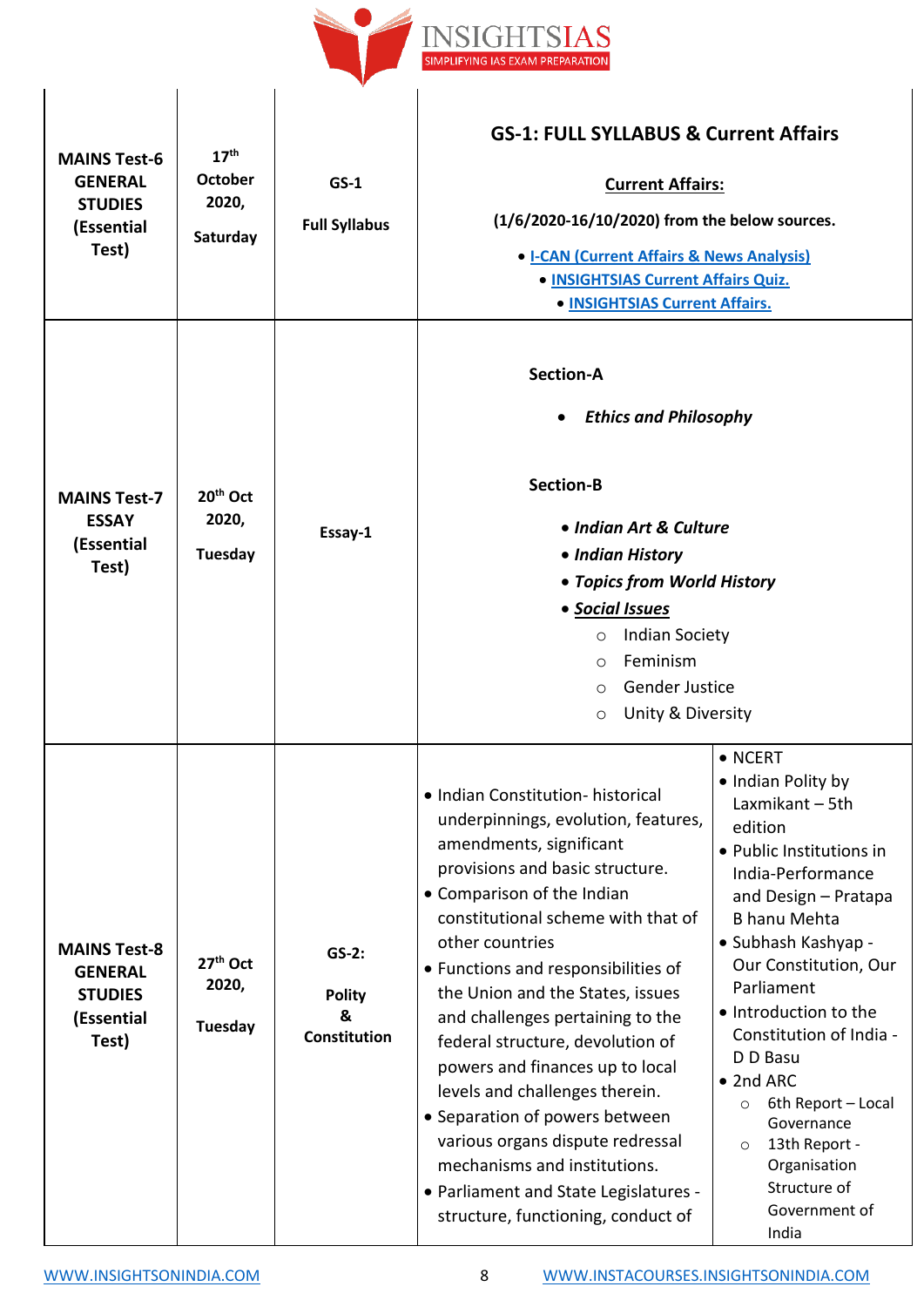

|                                                                                |                                        |                                                     | business, powers & privileges and<br>issues arising out of these.<br>• Structure, organization and<br>functioning of the Executive and<br>the Judiciary Ministries and<br>Departments of the Government;<br>pressure groups and<br>formal/informal associations and<br>their role in the Polity.<br>• Current Affairs                                                                                                                                                                                                                                                                                                                                                                                                                                                                                                                                   | $\bullet$ PRS<br>$\bullet$ PIB<br>• Three Year Action<br>Agenda, 2017-18 to<br>2019-20 - NITI Aayog<br><b>Current Affairs:</b><br>$(17/10/2020 -$<br>26/10/2020) from the<br>below sources.<br>• I-CAN (Current Affairs &<br><b>News Analysis)</b><br>• INSIGHTSIAS Current<br><b>Affairs Quiz.</b><br>• INSIGHTSIAS Current<br>Affairs.                                                                                                                                                                                                                                                                                                     |
|--------------------------------------------------------------------------------|----------------------------------------|-----------------------------------------------------|---------------------------------------------------------------------------------------------------------------------------------------------------------------------------------------------------------------------------------------------------------------------------------------------------------------------------------------------------------------------------------------------------------------------------------------------------------------------------------------------------------------------------------------------------------------------------------------------------------------------------------------------------------------------------------------------------------------------------------------------------------------------------------------------------------------------------------------------------------|----------------------------------------------------------------------------------------------------------------------------------------------------------------------------------------------------------------------------------------------------------------------------------------------------------------------------------------------------------------------------------------------------------------------------------------------------------------------------------------------------------------------------------------------------------------------------------------------------------------------------------------------|
| <b>MAINS Test-9</b><br><b>GENERAL</b><br><b>STUDIES</b><br>(Essential<br>Test) | 6 <sup>th</sup> Nov<br>2020,<br>Friday | $GS-2:$<br>Governance<br>&<br><b>Social Justice</b> | <b>Governance</b><br>Salient features of the<br>Representation of People's Act.<br>Appointment to various<br>Constitutional posts, powers,<br>functions and responsibilities of<br>various Constitutional Bodies.<br>Statutory, regulatory and various<br>quasi-judicial bodies<br>Important aspects of<br>governance, transparency and<br>accountability, e-governance-<br>applications, models, successes,<br>limitations, and potential;<br>citizens charters, transparency &<br>accountability and institutional<br>and other measures.<br>Role of civil services in a<br>$\bullet$<br>democracy.<br><b>Social Justice</b><br>Government policies and<br>interventions for development<br>in various sectors and issues<br>arising out of their design and<br>implementation<br>Welfare schemes for vulnerable<br>sections of the population by the | $\bullet$ NCERT<br>• Indian Polity by<br>Laxmikant - 5th<br>edition<br>$\bullet$ Governance in India $-$<br>Laxmikant<br>• Institutions in India<br>Public Institutions in<br>India: Performance<br>and Design - Pratapa<br><b>Bhanu Mehta</b><br>• Subhash Kashyap -<br>Our Constitution, Our<br>• Parliament<br>• Introduction to the<br>Constitution of India -<br>D D Basu<br>• 2nd ARC (6th Report $-$<br>Local Governance<br>13th Report -<br>Organisation<br>Structure of<br>Government of India)<br>• Yojana<br>• Kurukshetra<br>$\bullet$ PRS<br>$\bullet$ PIB<br>• Three Year Action<br>Agenda, 2017-18 to<br>2019-20 - NITI Aayog |

[WWW.INSIGHTSONINDIA.COM](http://www.insightsonindia.com/) 9 [WWW.INSTACOURSES.INSIGHTSONINDIA.COM](file:///C:/Users/Core/Downloads/Telegram%20Desktop/WWW.INSTACOURSES.INSIGHTSONINDIA.COM)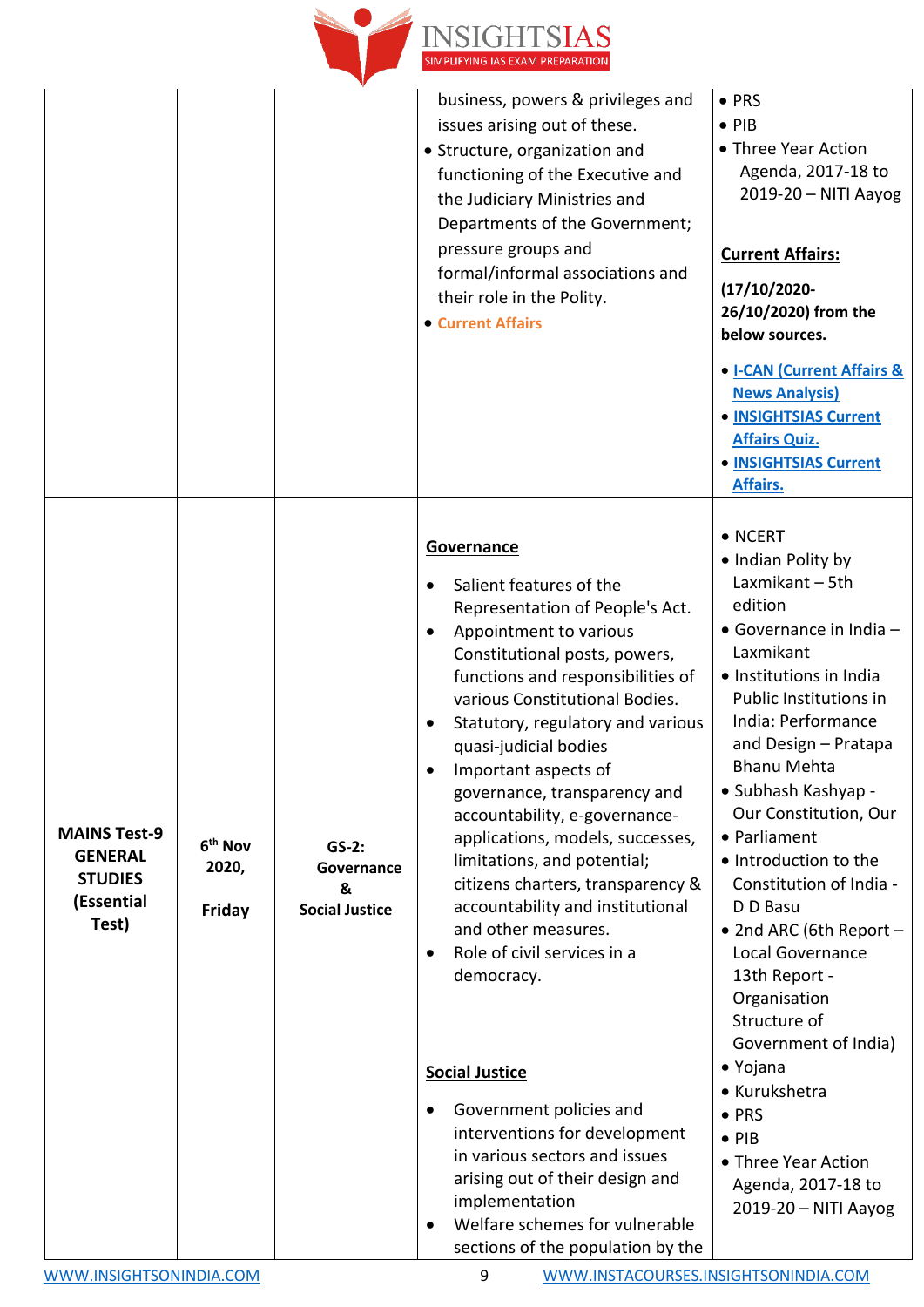

|                                                                                 |                                                   |                                                                                                         | Centre and States and the<br>performance of these schemes;<br>mechanisms, laws, institutions<br>and bodies constituted for the<br>protection and betterment of<br>these vulnerable sections<br>Issues relating to development<br>and management of Social<br>Sector/Services relating to<br>Health, Education, Human<br>Resources.<br>Issues relating to development<br>and management of Social<br>Sector/Services relating to<br>Health, Education, Human<br>Resources, issues relating to<br>poverty and hunger.<br><b>Current Affairs</b> | <b>Current Affairs:</b><br>$(27/10/2020-5/11/2020)$<br>from the below sources.<br>• <b>I-CAN (Current Affairs &amp;</b><br><b>News Analysis)</b><br>• INSIGHTSIAS Current<br><b>Affairs Quiz.</b><br>• INSIGHTSIAS Current<br>Affairs.                                                                                                                                                                                                                                                      |
|---------------------------------------------------------------------------------|---------------------------------------------------|---------------------------------------------------------------------------------------------------------|-----------------------------------------------------------------------------------------------------------------------------------------------------------------------------------------------------------------------------------------------------------------------------------------------------------------------------------------------------------------------------------------------------------------------------------------------------------------------------------------------------------------------------------------------|---------------------------------------------------------------------------------------------------------------------------------------------------------------------------------------------------------------------------------------------------------------------------------------------------------------------------------------------------------------------------------------------------------------------------------------------------------------------------------------------|
| <b>MAINS Test-10</b><br><b>GENERAL</b><br><b>STUDIES</b><br>(Essential<br>Test) | 16 <sup>th</sup> Nov<br>2020,<br>Monday           | $GS-2:$<br><b>International</b><br><b>Relations</b><br>$\ddot{}$<br><b>Government</b><br><b>Schemes</b> | India and its neighbourhood-<br>relations.<br>Bilateral, regional and global<br>groupings and agreements involving<br>India and/or affecting India's<br>interests<br>Effect of policies and politics of<br>developed and developing countries<br>on India's interests, Indian diaspora.<br>Important International institutions,<br>agencies and fora, their structure,<br>mandate.<br><b>Current Affairs</b>                                                                                                                                 | • Class 12 Political<br>Science-<br><b>Contemporary World</b><br>Politics<br>· India's Foreign Policy<br>- Muchkund Dubey<br>• Challenge And<br>Strategy: Rethinking<br>India's Foreign Policy<br>- Rajiv Sikri<br>• Ministry of External<br>Affairs website<br><b>Current Affairs:</b><br>$(6/11/2020-15/11/2020)$<br>from the below sources.<br>• I-CAN (Current Affairs &<br><b>News Analysis)</b><br>• INSIGHTSIAS Current<br><b>Affairs Quiz.</b><br>• INSIGHTSIAS Current<br>Affairs. |
| <b>MAINS Test-11</b><br><b>GENERAL</b><br><b>STUDIES</b><br>(Essential<br>Test) | 23rd<br><b>November</b><br>2020,<br><b>Monday</b> | $GS-2$<br><b>Full Syllabus</b>                                                                          | <b>GS-2: FULL SYLLABUS &amp; Current Affairs</b><br><b>Current Affairs:</b><br>(17/10/2020-22/11/2020) from the below sources.<br>• I-CAN (Current Affairs & News Analysis)<br>• INSIGHTSIAS Current Affairs Quiz.                                                                                                                                                                                                                                                                                                                            |                                                                                                                                                                                                                                                                                                                                                                                                                                                                                             |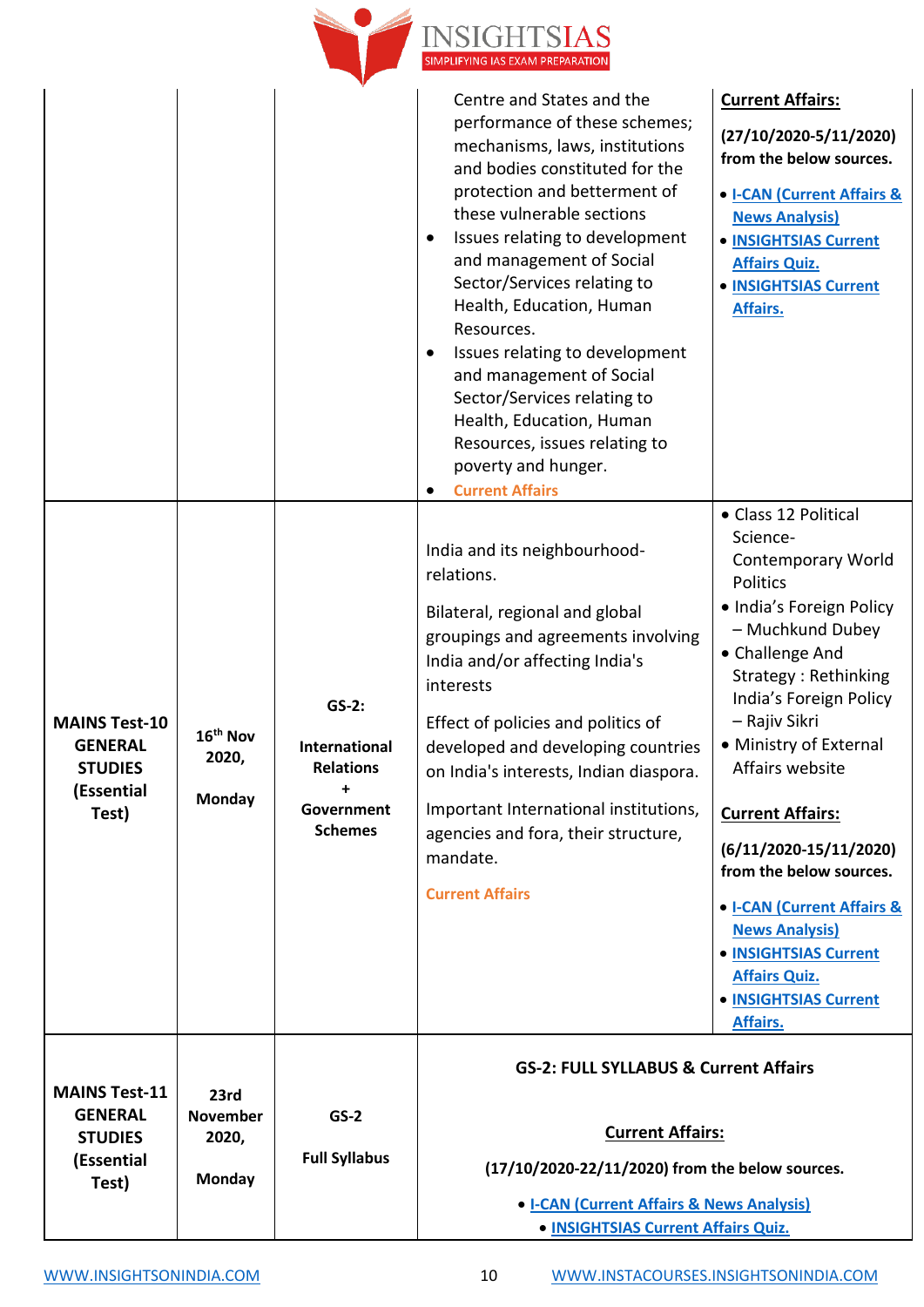

|                                                                                 |                                                               |                             | • INSIGHTSIAS Current Affairs.                                                                                                                                                                                                                                                                                                                                                                                                                                                                                                                                                                                                                                                                                                       |
|---------------------------------------------------------------------------------|---------------------------------------------------------------|-----------------------------|--------------------------------------------------------------------------------------------------------------------------------------------------------------------------------------------------------------------------------------------------------------------------------------------------------------------------------------------------------------------------------------------------------------------------------------------------------------------------------------------------------------------------------------------------------------------------------------------------------------------------------------------------------------------------------------------------------------------------------------|
|                                                                                 |                                                               |                             |                                                                                                                                                                                                                                                                                                                                                                                                                                                                                                                                                                                                                                                                                                                                      |
|                                                                                 |                                                               |                             | <b>Section-A:</b><br><b>Ethics &amp; Philosophy</b><br>$\bullet$                                                                                                                                                                                                                                                                                                                                                                                                                                                                                                                                                                                                                                                                     |
| <b>MAINS Test-12</b><br><b>ESSAY</b><br>(Essential<br>Test)                     | 25 <sup>th</sup><br><b>November</b><br>2020,<br>Wednesda<br>y | <b>ESSAY-2</b>              | <b>Section-B</b><br><b>Polity &amp; Governance</b><br>Federalism<br>$\circ$<br>Institutions of India<br>$\circ$<br>Local self- government<br>$\circ$<br><b>Criminal Justice System</b><br>$\circ$<br>Judiciary<br>O<br>Democracy<br>$\circ$<br>Rights<br>$\circ$<br>Freedom of Speech<br>$\circ$<br><b>Administrative Reforms</b><br>$\circ$<br><b>Social Justice</b><br>Social Justice - Economic -justice - political<br>$\circ$<br>Justice<br>Health<br>$\circ$<br>Education<br>$\circ$<br>Poverty & Hunger<br>$\circ$<br>Vulnerable Sections like women, old person and<br>$\circ$<br>children.<br><u>IR</u><br>Foreign policy of India<br>$\circ$<br>South-South Cooperation<br>$\circ$<br><b>Regional Groupings</b><br>$\circ$ |
| <b>MAINS Test-13</b><br><b>GENERAL</b><br><b>STUDIES</b><br>(Essential<br>Test) | 3 <sup>rd</sup><br><b>December</b><br>2020,<br>Thursday       | $GS-3:$<br><b>Economics</b> | • Indian Economy and issues<br>• NCERTs<br>relating to planning, mobilization<br>• Indian Economy by<br>of resources, growth, development<br>Ramesh Sing/Sanjiv<br>and employment.<br>verma/ Kapila/ Dutt &<br>• Inclusive growth and issues arising<br>Sundaram<br>from it.<br>• Economic Survey<br>• Government Budgeting.<br>• 2nd ARC (14th Report-<br>• Effects of liberalization on the<br>Strengthening<br>economy, changes in industrial<br>Financial<br>policy and their effects on<br>Management<br>industrial growth.<br>Systems)<br>• Yojana & Kurukshetra                                                                                                                                                               |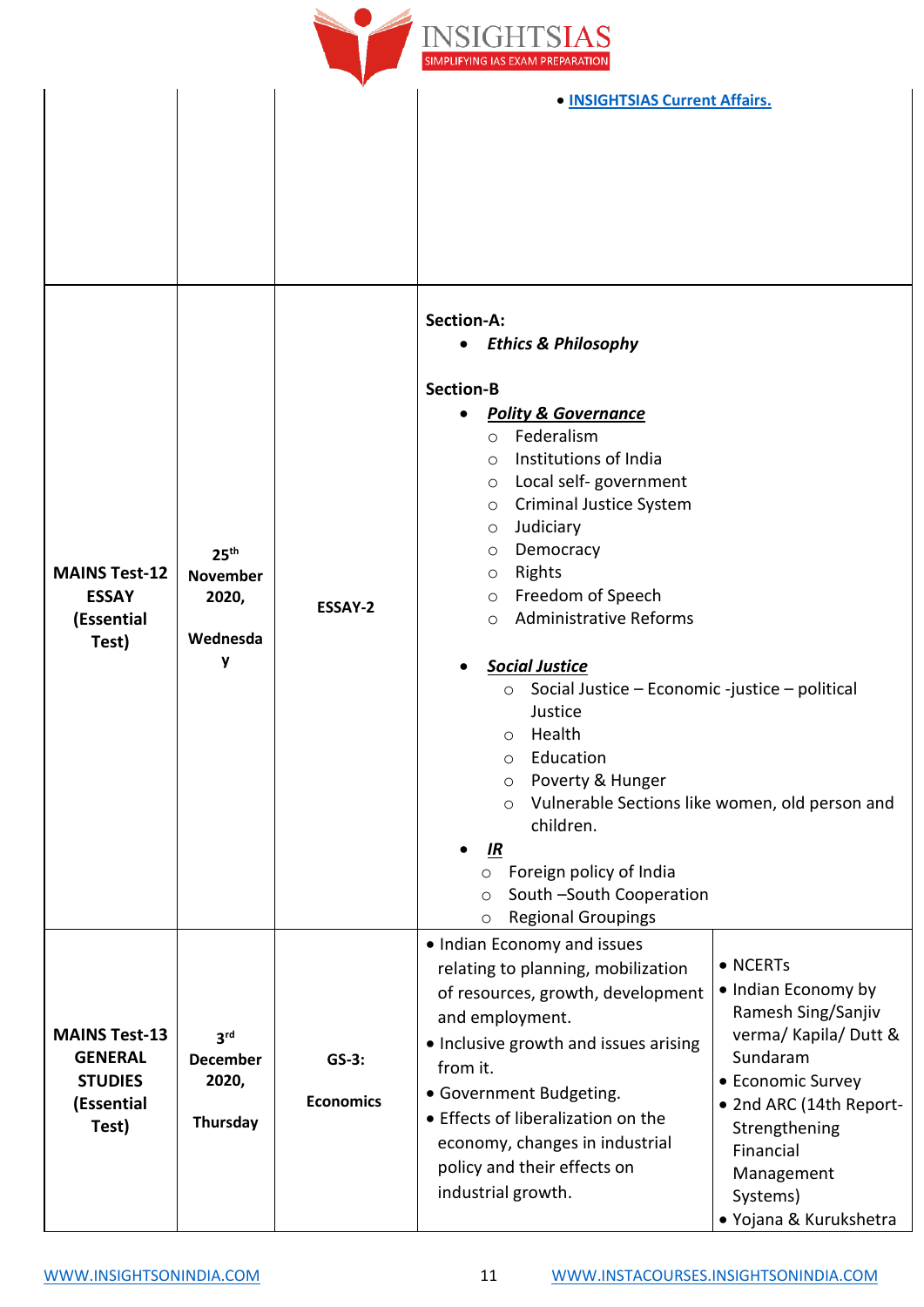

|                                                                                 |                                                               |                                          | • Current Affairs                                                                                                                                                                                                                                                                                                                                                                                                                                                                                                                                                                                                                                                                                                                                                                                                                                                                                                     | • Three Year Action<br>Agenda, 2017-18 to<br>2019-20 - NITI Aayog<br><b>Current Affairs:</b><br>$(23/11/2020-2/12/2020)$<br>from the below sources.<br>• I-CAN (Current Affairs &<br><b>News Analysis)</b><br>• INSIGHTSIAS Current<br><b>Affairs Quiz.</b><br><b>INSIGHTSIAS Current</b><br>Affairs.                                                                                                                                                                                                                                      |
|---------------------------------------------------------------------------------|---------------------------------------------------------------|------------------------------------------|-----------------------------------------------------------------------------------------------------------------------------------------------------------------------------------------------------------------------------------------------------------------------------------------------------------------------------------------------------------------------------------------------------------------------------------------------------------------------------------------------------------------------------------------------------------------------------------------------------------------------------------------------------------------------------------------------------------------------------------------------------------------------------------------------------------------------------------------------------------------------------------------------------------------------|--------------------------------------------------------------------------------------------------------------------------------------------------------------------------------------------------------------------------------------------------------------------------------------------------------------------------------------------------------------------------------------------------------------------------------------------------------------------------------------------------------------------------------------------|
| <b>MAINS Test-14</b><br><b>GENERAL</b><br><b>STUDIES</b><br>(Essential<br>Test) | $14^{\text{th}}$<br><b>December</b><br>2020,<br><b>Monday</b> | $GS-3:$<br>Economy<br><b>Agriculture</b> | Economy:<br>• Infrastructure: Energy, Ports,<br>Roads, Airports, Railways etc<br>• Investment models<br><b>Agriculture</b><br>• Major crops cropping patterns in<br>various parts of the country,<br>different types of irrigation and<br>irrigation systems storage,<br>transport and marketing of<br>agricultural produce and issues<br>and related constraints; e-<br>technology in the aid of farmers<br>• Issues related to direct and<br>indirect farm subsidies and<br>minimum support prices; Public<br>Distribution System objectives,<br>functioning, limitations,<br>revamping; issues of buffer stocks<br>and food security; Technology<br>missions; economics of animal-<br>rearing.<br>• Food processing and related<br>industries in India- scope and<br>significance, location, upstream<br>and downstream requirements,<br>supply chain management.<br>• Land reforms in India.<br>• Current Affairs | • NCERTs<br>• Indian Economy by<br>Ramesh Sing/Sanjiv<br>verma/ Kapila/ Dutt &<br>Sundaram<br>• Economic Survey<br>• 2nd ARC<br>$\circ$ 14th Report -<br>Strengthening<br>Financial<br>Management<br>Systems<br>· Yojana & Kurukshetra<br>• Three Year Action<br>Agenda, 2017-18 to<br>2019-20 - NITI Aayog<br><b>Current Affairs:</b><br>$(3/12/2020-13/12/2020)$<br>from the below sources.<br>• I-CAN (Current Affairs &<br><b>News Analysis)</b><br>• INSIGHTSIAS Current<br><b>Affairs Quiz.</b><br>• INSIGHTSIAS Current<br>Affairs. |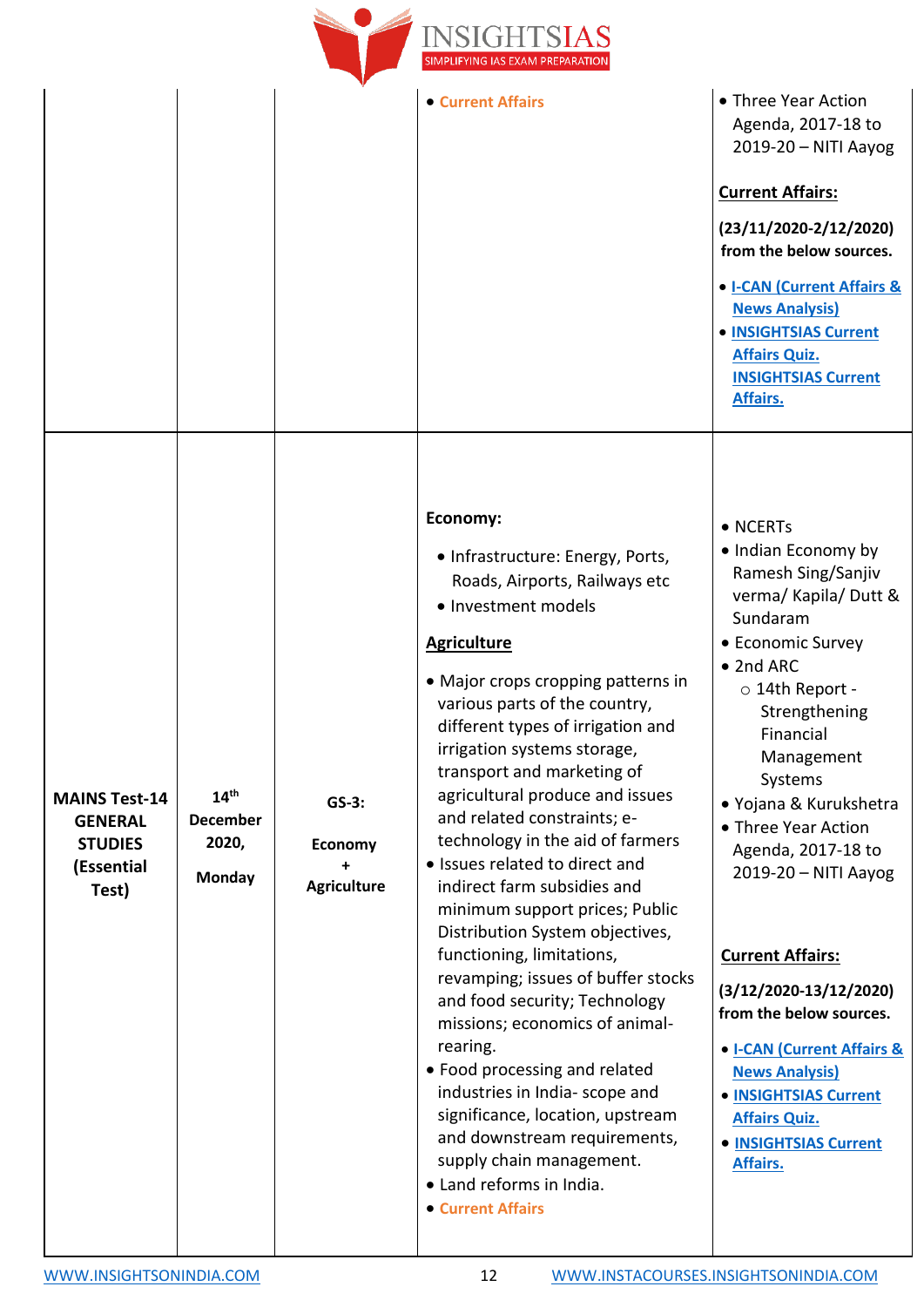

| <b>MAINS Test-15</b><br><b>GENERAL</b><br><b>STUDIES</b><br>(Essential<br>Test) | 23rd Dec<br>2020,<br>Wednesda<br>y | $GS-3:$<br><b>Environment &amp;</b><br><b>Ecology</b> | <b>Environment &amp; ecology</b><br>Conservation, environmental<br>pollution and degradation,<br>environmental impact assessment.<br>(Detailed Micro Syllabus of this test<br>is given under Prelims Test-16)<br><b>Current Affairs</b> | <b>Environment &amp; ecology</b><br>• Our Environment -<br>Class VII<br>• Biology - Class XII -<br>Chapters 14-16<br>(Under Units 10)<br>• ICSE Environmental<br>Studies - Class IX $-$ S.<br>Chand Publication -<br>2018 Edition<br>• ICSE Environmental<br>Studies - Class X -- S.<br>Chand Publication -<br>2008 Edition<br>$\bullet$ Environment -<br>Shankar IAS<br>• Down to Earth<br>Magazine<br><b>Current Affairs:</b><br>$(14/12/2020 -$<br>22/12/2020) from the<br>below sources.<br>• <b>I-CAN (Current Affairs &amp;</b><br><b>News Analysis)</b><br>• INSIGHTSIAS Current<br><b>Affairs Quiz.</b><br>• INSIGHTSIAS Current<br>Affairs. |
|---------------------------------------------------------------------------------|------------------------------------|-------------------------------------------------------|-----------------------------------------------------------------------------------------------------------------------------------------------------------------------------------------------------------------------------------------|------------------------------------------------------------------------------------------------------------------------------------------------------------------------------------------------------------------------------------------------------------------------------------------------------------------------------------------------------------------------------------------------------------------------------------------------------------------------------------------------------------------------------------------------------------------------------------------------------------------------------------------------------|
|---------------------------------------------------------------------------------|------------------------------------|-------------------------------------------------------|-----------------------------------------------------------------------------------------------------------------------------------------------------------------------------------------------------------------------------------------|------------------------------------------------------------------------------------------------------------------------------------------------------------------------------------------------------------------------------------------------------------------------------------------------------------------------------------------------------------------------------------------------------------------------------------------------------------------------------------------------------------------------------------------------------------------------------------------------------------------------------------------------------|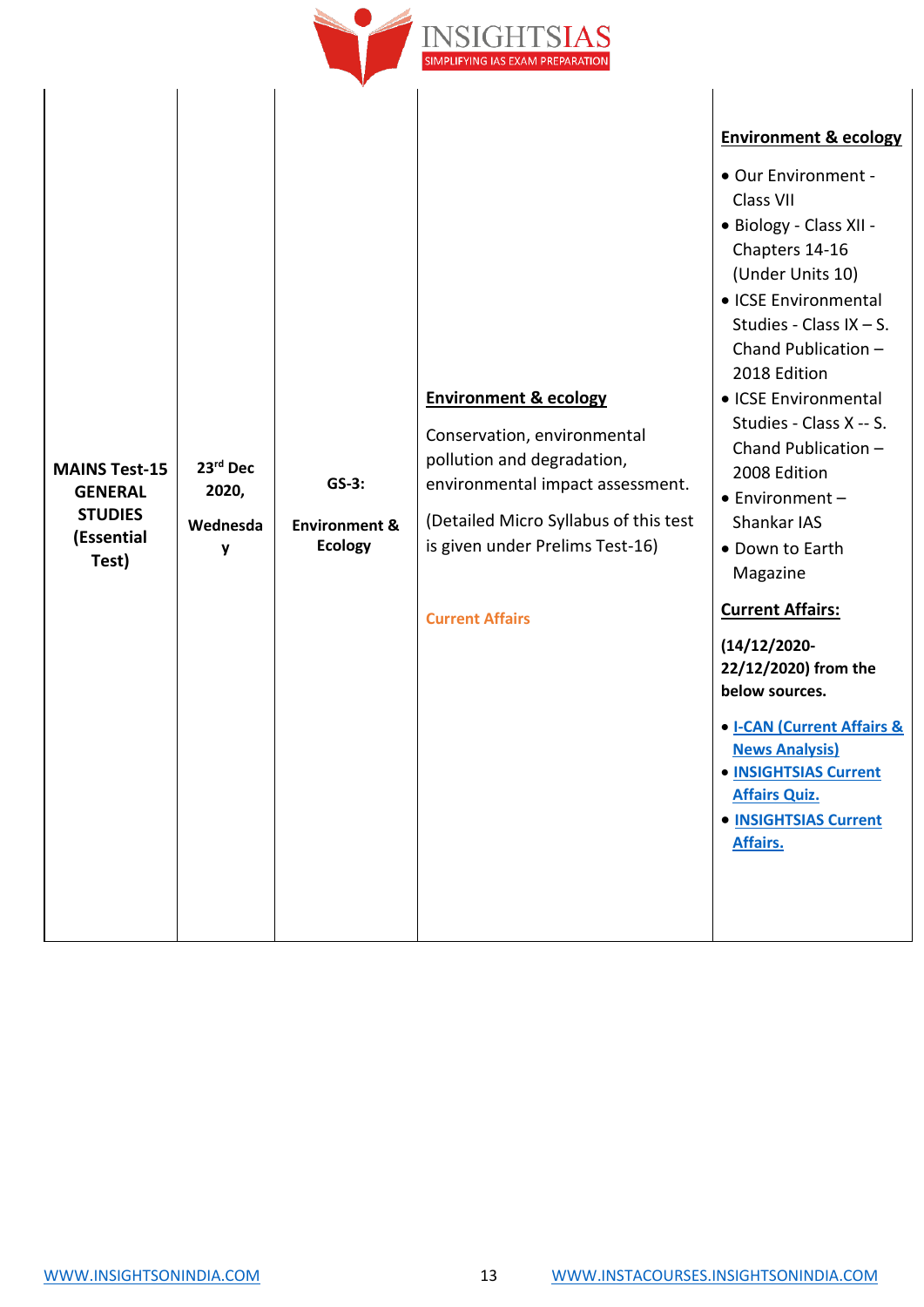

| <b>MAINS Test-16</b><br>(Essential<br>Test) | $2nd$ Jan<br>2021,<br>Saturday | $GS-3:$<br><b>Environment &amp;</b><br><b>Ecology</b>                                                            | <b>Environment &amp; ecology</b><br>Conservation, environmental<br>pollution and degradation,<br>environmental impact assessment<br>(Detailed Micro Syllabus of this test<br>is given under Prelims Test-17)<br><b>Current Affairs</b>                                                                                                                                                                                                                                                                            | <b>Environment &amp; ecology</b><br>• Our Environment -<br>Class VII<br>• Biology - Class XII -<br>Chapters 14-16<br>(Under Units 10)<br>• ICSE Environmental<br>Studies - Class IX $-$ S.<br>Chand Publication -<br>2018 Edition<br>• ICSE Environmental<br>Studies - Class X -- S.<br>Chand Publication -<br>2008 Edition<br>$\bullet$ Environment -<br>Shankar IAS<br>• Down to Earth<br><b>Current Affairs:</b><br>$(23/12/2020-1/1/2021)$<br>from the below sources.<br>• I-CAN (Current Affairs &<br><b>News Analysis)</b><br>• INSIGHTSIAS Current<br><b>Affairs Quiz.</b><br>• INSIGHTSIAS Current<br>Affairs. |
|---------------------------------------------|--------------------------------|------------------------------------------------------------------------------------------------------------------|-------------------------------------------------------------------------------------------------------------------------------------------------------------------------------------------------------------------------------------------------------------------------------------------------------------------------------------------------------------------------------------------------------------------------------------------------------------------------------------------------------------------|------------------------------------------------------------------------------------------------------------------------------------------------------------------------------------------------------------------------------------------------------------------------------------------------------------------------------------------------------------------------------------------------------------------------------------------------------------------------------------------------------------------------------------------------------------------------------------------------------------------------|
| <b>MAINS Test-17</b><br>(Essential<br>Test) | $12th$ Jan<br>2021,<br>Tuesday | $GS - 3:$<br>Science &<br><b>Technology</b><br>÷<br><b>Disaster</b><br>management<br><b>Internal</b><br>security | <b>Science and Technology</b><br>Developments and their<br>applications and effects in<br>everyday life Achievements of<br>Indians in science & technology;<br>indigenization of technology and<br>developing new technology.<br>Indigenization of technology and<br>developing new technology.<br>Awareness in the fields of IT,<br>$\bullet$<br>Space, Computers, robotics,<br>nano-technology, bio-<br>technology and issues relating to<br>intellectual property rights.<br>Disaster and disaster management. | <b>NCERT Class VI to</b><br>Class X<br>Class XI - Chemistry:<br>Unit 14<br>Class XI - Biology:<br>$\bullet$<br><b>Units 4 &amp; 5</b><br>Class XII-<br>$\bullet$<br>Chemistry: Unit 16<br>Class XII - Biology:<br>$\bullet$<br>Units 8, 9 & 10<br><b>Current Affairs</b><br>$\triangleright$ Science reporter<br>News paper<br><b>Current Affairs:</b>                                                                                                                                                                                                                                                                 |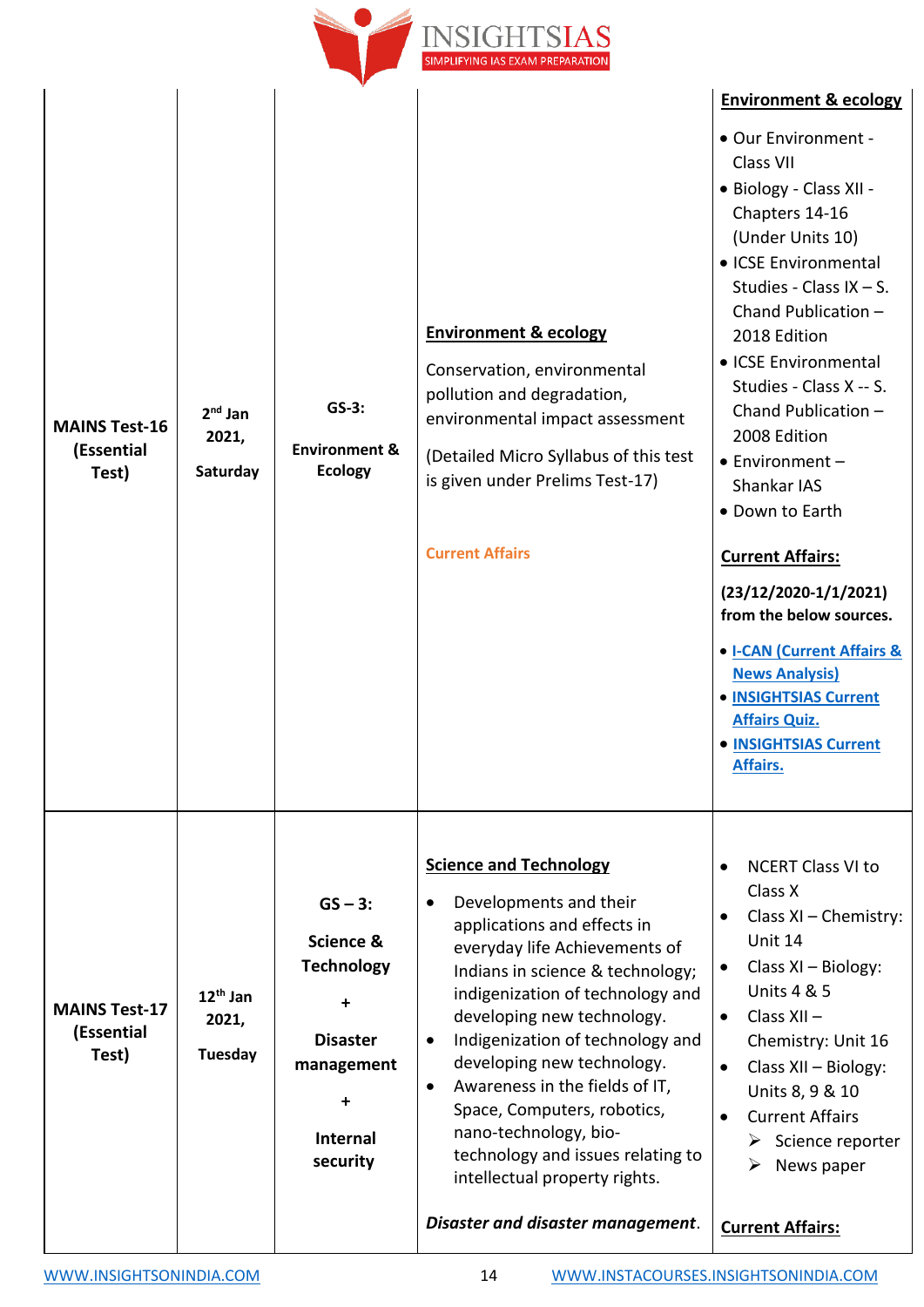

|                                             |                                 | V                               |                                                                                                                                                                                                                                                                                                                                                                                                                                                                                                                                                                                                                                             |                                                                                                                                                                                                |
|---------------------------------------------|---------------------------------|---------------------------------|---------------------------------------------------------------------------------------------------------------------------------------------------------------------------------------------------------------------------------------------------------------------------------------------------------------------------------------------------------------------------------------------------------------------------------------------------------------------------------------------------------------------------------------------------------------------------------------------------------------------------------------------|------------------------------------------------------------------------------------------------------------------------------------------------------------------------------------------------|
|                                             |                                 |                                 | <b>Internal security</b><br>Linkages between development<br>and spread of extremism.<br>Role of external state and non-<br>$\bullet$<br>state actors in creating<br>challenges to internal security.<br>Challenges to internal security<br>through communication<br>networks, role of media and<br>social networking sites in<br>internal security challenges,<br>basics of cyber security; money-<br>laundering and its prevention<br>Security challenges and their<br>management in border areas;<br>linkages of organized crime with<br>terrorism<br>Various Security forces and<br>agencies and their mandate<br><b>Current Affairs</b> | $(2/1/2021-11/1/2021)$<br>from the below sources.<br>• I-CAN (Current Affairs &<br><b>News Analysis)</b><br>• INSIGHTSIAS Current<br><b>Affairs Quiz.</b><br>• INSIGHTSIAS Current<br>Affairs. |
| <b>MAINS Test-18</b><br>(Essential<br>Test) | $19th$ Jan<br>2021<br>Tuesday   | $GS-3:$<br><b>Full Syllabus</b> | <b>GS-3: Full Syllabus &amp; Current Affairs</b><br><b>Current Affairs:</b><br>(23/11/2020-18/1/2021) from the below sources.<br>• I-CAN (Current Affairs & News Analysis)<br>• INSIGHTSIAS Current Affairs Quiz.<br>• INSIGHTSIAS Current Affairs.                                                                                                                                                                                                                                                                                                                                                                                         |                                                                                                                                                                                                |
| <b>MAINS Test-19</b><br>(Essential<br>Test) | $21st$ Jan<br>2021,<br>Thursday | Essay-3                         | <b>Section-A:</b><br><b>Ethics &amp; Philosophy</b><br><b>Section-B:</b><br><b>Economy</b><br>Indian Economy<br>➤<br>$\triangleright$ Industrial Policy<br>$\triangleright$ Human Resource and Employment<br>$\triangleright$ Liberalization<br>$\triangleright$ Economic Planning<br>$\triangleright$ Fiscal Policy<br>$\triangleright$ External Sector<br>$\triangleright$ Sectors of Economy<br>$\triangleright$ Infrastructure<br>Tourism<br>➤<br>$>$ MSME<br><b>Economic Justice</b><br>➤                                                                                                                                              |                                                                                                                                                                                                |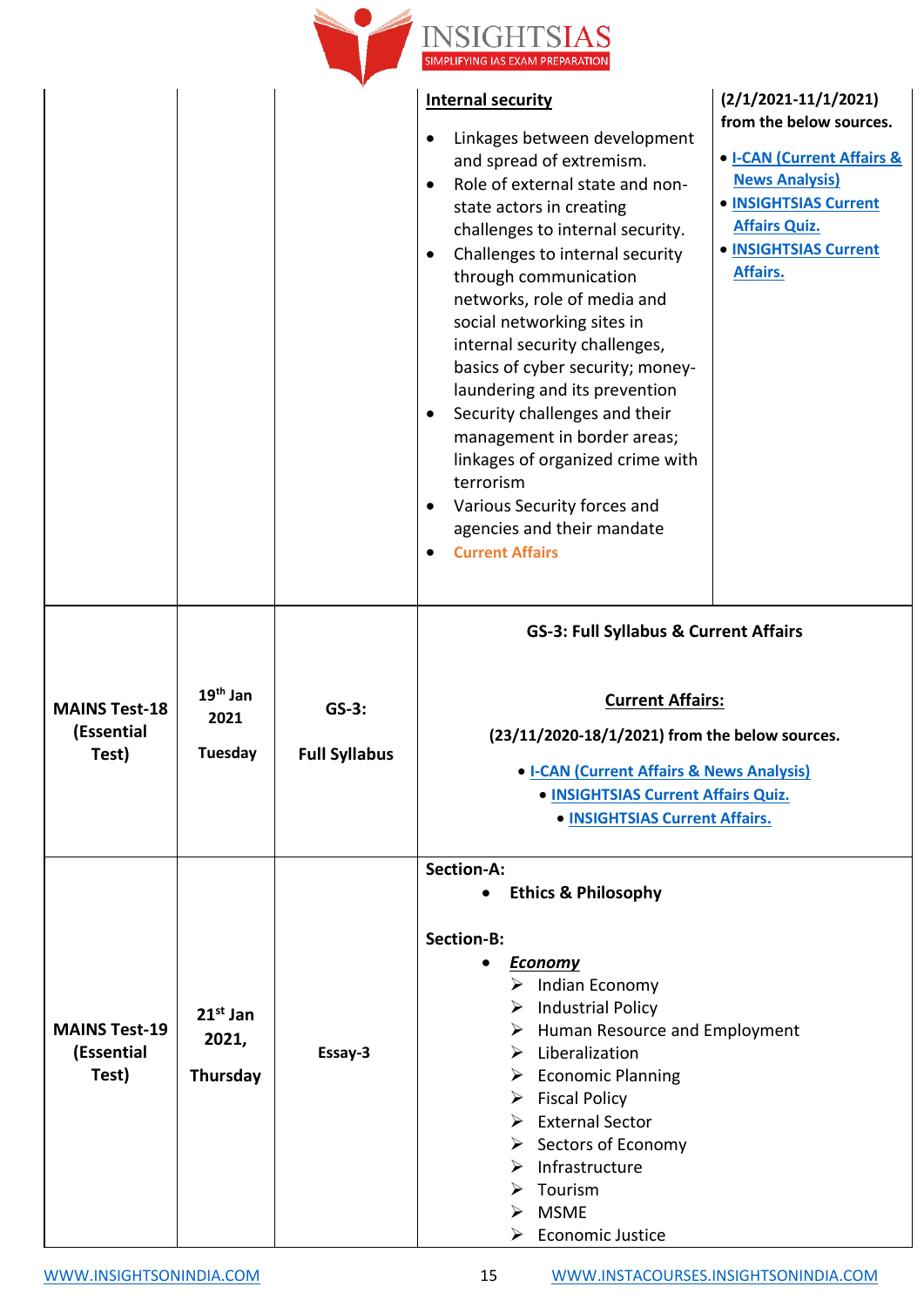

|                                             |                                          |                                                 | <b>Agriculture</b><br>$\triangleright$ Food Processing<br>Agriculture<br>➤<br><b>Subsidies</b><br><b>PDS</b><br>➤<br><b>Alternative future</b><br>$\triangleright$ Climate change & global warming<br>Renewable energy technologies<br>➤<br>Sustainable habitats<br>≻<br>$\triangleright$ Conservation & development<br><b>Disaster Management</b><br><b>Internal security Issues</b><br>$\triangleright$ Internal Security<br>Cyber security<br>➤<br>Maritime SecurityIdeologies (Terrorism,<br>➤<br>Naxalism, Extremism) |                                                                                                                                                                                                                                                                                 |
|---------------------------------------------|------------------------------------------|-------------------------------------------------|----------------------------------------------------------------------------------------------------------------------------------------------------------------------------------------------------------------------------------------------------------------------------------------------------------------------------------------------------------------------------------------------------------------------------------------------------------------------------------------------------------------------------|---------------------------------------------------------------------------------------------------------------------------------------------------------------------------------------------------------------------------------------------------------------------------------|
| <b>MAINS Test-20</b><br>(Essential<br>Test) | 28 <sup>th</sup> Jan<br>2021<br>Thursday | $GS - 4$<br>Ethics, Integrity,<br>and Aptitude  | <b>Ethics and Human Interface:</b><br>Essence, determinants and<br>consequences of Ethics in human<br>actions; dimensions of ethics; ethics<br>in private and public relationships.<br><b>Human Values</b> - lessons from the<br>lives and teachings of great leaders,<br>reformers and administrators; role<br>of family, society and educational<br>institutions in inculcating values.                                                                                                                                  | Lexicon for Ethics,<br>Integrity & Aptitude<br>book.<br>2 <sup>nd</sup> ARC<br>4 <sup>th</sup> Report-ethics<br>$\circ$<br>in Governance<br>10 <sup>th</sup> Report-<br>$\circ$<br>Refurbishing of<br>Personnel<br>Administration.<br>Political Theory -<br>٠<br>Class 11 NCERT |
| <b>MAINS Test-21</b><br>(Essential<br>Test) | 4 <sup>th</sup> Feb<br>2021,<br>Thursday | $GS - 4:$<br>Ethics, Integrity,<br>and Aptitude | Attitude: content, structure,<br>function; its influence and relation<br>with thought and behaviour; moral<br>and political attitudes; social<br>influence and persuasion.<br><b>Aptitude and foundational values</b><br>for Civil Service: integrity,<br>impartiality and non-partisanship,<br>objectivity, dedication to public<br>service, empathy, tolerance and<br>compassion towards the weaker-<br>sections.<br>Contributions of moral thinkers and<br>philosophers from India and world.                           | Lexicon for Ethics,<br>Integrity & Aptitude<br>book.<br>2 <sup>nd</sup> ARC<br>4 <sup>th</sup> Report-ethics<br>$\circ$<br>in Governance<br>10 <sup>th</sup> Report-<br>$\circ$<br>Refurbishing of<br>Personnel<br>Administration.<br>Political Theory -<br>Class 11 NCERT      |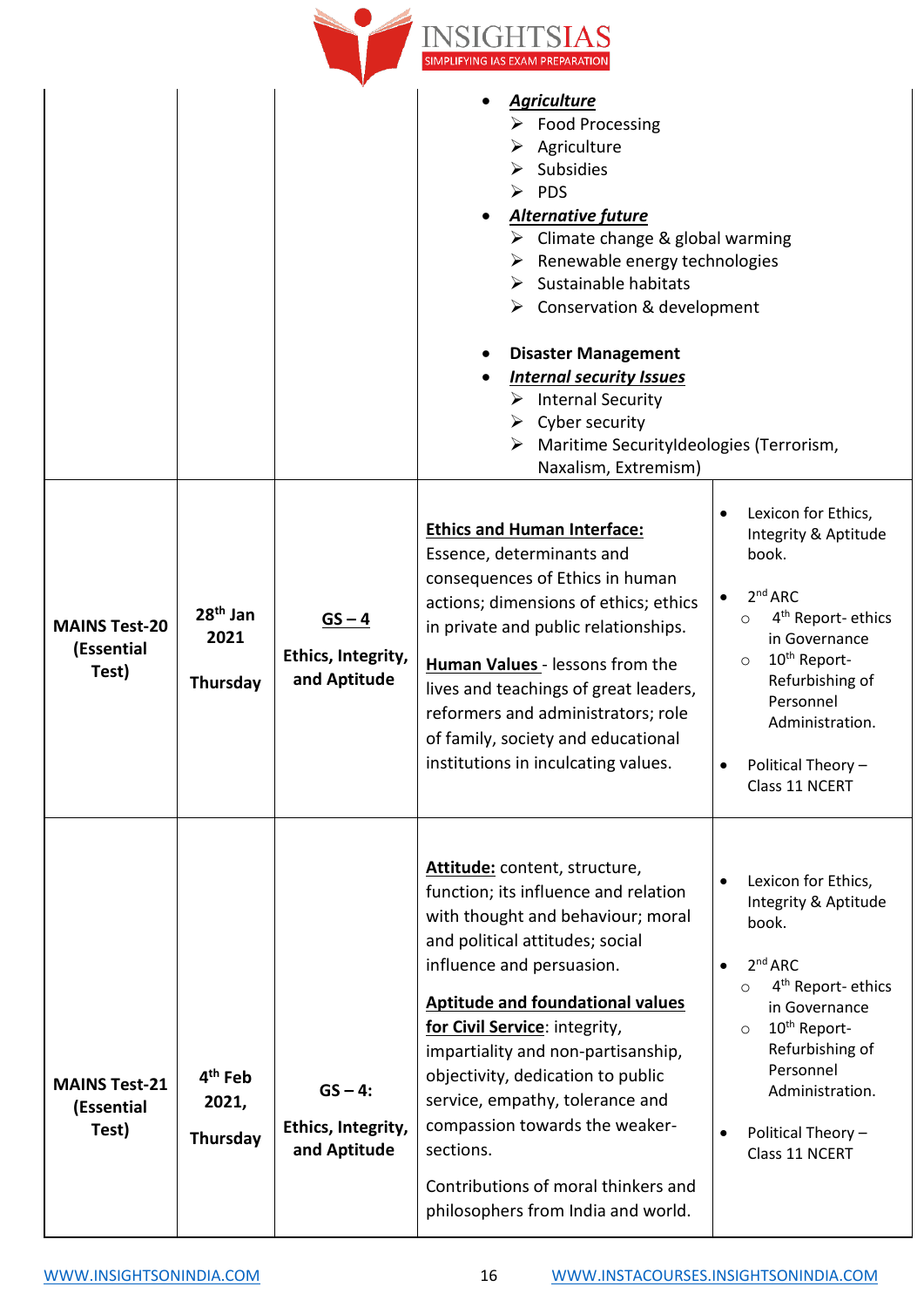

|                                             |                                           |                                                 | <b>Emotional intelligence-concepts,</b><br>and their utilities and application in<br>administration and governance                                                                                                                                                                                                                                                                                                                                                                                                                                                                                                                                                                                                                                                                                                                          |                                                                                                                                                                                                                                                                                          |
|---------------------------------------------|-------------------------------------------|-------------------------------------------------|---------------------------------------------------------------------------------------------------------------------------------------------------------------------------------------------------------------------------------------------------------------------------------------------------------------------------------------------------------------------------------------------------------------------------------------------------------------------------------------------------------------------------------------------------------------------------------------------------------------------------------------------------------------------------------------------------------------------------------------------------------------------------------------------------------------------------------------------|------------------------------------------------------------------------------------------------------------------------------------------------------------------------------------------------------------------------------------------------------------------------------------------|
| <b>MAINS Test-22</b><br>(Essential<br>Test) | 11 <sup>th</sup> Feb<br>2021<br>Thursday  | $GS - 4:$<br>Ethics, Integrity,<br>and Aptitude | <b>Public/Civil service values and</b><br><b>Ethics in Public administration:</b><br>Status and problems; ethical<br>concerns and dilemmas in<br>government and private institutions;<br>laws, rules, regulations and<br>conscience as sources of ethical<br>guidance; accountability and ethical<br>governance; strengthening of ethical<br>and moral values in governance;<br>ethical issues in international<br>relations and funding; corporate<br>governance.<br><b>Probity in Governance:</b> Concept of<br>public service; Philosophical basis of<br>governance and probity;<br>Information sharing and<br>transparency in government, Right<br>to Information, Codes of Ethics,<br>Codes of Conduct, Citizen's Charters,<br>Work culture, Quality of service<br>delivery, Utilization of public funds,<br>challenges of corruption. | Lexicon for Ethics,<br>Integrity & Aptitude<br>book.<br>2 <sup>nd</sup> ARC<br>4 <sup>th</sup> Report- ethics<br>$\circ$<br>in Governance<br>10 <sup>th</sup> Report-<br>$\circ$<br>Refurbishing of<br>Personnel<br>Administration.<br>Political Theory -<br>$\bullet$<br>Class 11 NCERT |
| <b>MAINS Test-23</b><br>(Essential<br>Test) | 18 <sup>th</sup> Feb<br>2021,<br>Thursday | GS-4:<br><b>Full Syllabus</b>                   | <b>Full Syllabus</b>                                                                                                                                                                                                                                                                                                                                                                                                                                                                                                                                                                                                                                                                                                                                                                                                                        |                                                                                                                                                                                                                                                                                          |
| <b>MAINS Test-24</b><br>(Essential<br>Test) | 20 <sup>th</sup> Feb<br>2021,<br>Saturday | Essay-4                                         | <b>Ethics &amp; Philosophy</b>                                                                                                                                                                                                                                                                                                                                                                                                                                                                                                                                                                                                                                                                                                                                                                                                              |                                                                                                                                                                                                                                                                                          |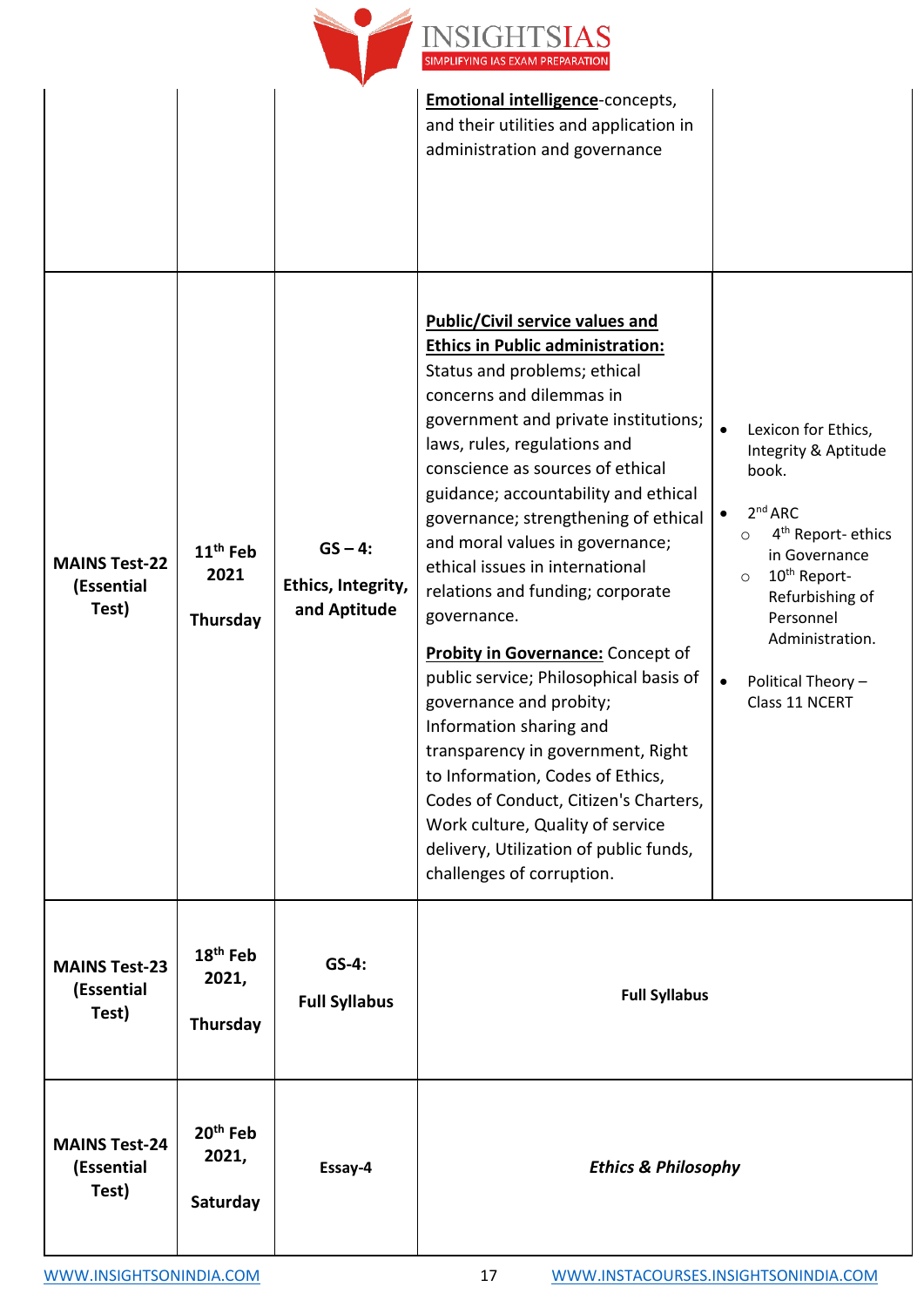

# *Break through Tests*

| <b>MAINS Test-25</b><br>(Breakthrough<br>Test)     | 25 <sup>th</sup> Feb<br>2021,<br>Thursday | $GS - 1$ :<br><b>Art &amp; Culture</b><br><b>Indian Society</b> | Indian culture will cover the salient<br>aspects of Art Forms, Literature and<br>Architecture from ancient to<br>modern times<br><b>Indian Society</b><br>Salient features of Indian<br>Society, Diversity of India.<br>Role of women and women's<br>organization, population and<br>associated issues, poverty and<br>developmental issues,<br>urbanization, their problems<br>and their remedies.<br>Effects of globalization on<br>Indian society<br>Social empowerment,<br>communalism, regionalism &<br>secularism.<br><b>Current Affairs</b> | <b>Art &amp; Culture</b><br>• An Introduction to<br>Indian Art - Class XI<br><b>NCERT</b><br>• Living Craft Traditions<br>of India - Chapters 9<br>and 10 -- Class XI<br><b>NCERT</b><br>• Indian Culture -- Nitin<br>Singhania<br>• CCRT website<br><b>Indian Society</b><br>$\bullet$ NCERT<br>• IGNOU Material -<br>Development<br>• IGNOU Material -<br>Sociology<br>• Social Problems in<br>India - Ram Ahuja.<br>• Indian Social System -<br>Ram Ahuja<br><b>Current Affairs:</b><br>$(19/1/2021 - 24/2/2021)$<br>from the below sources.<br>• <b>I-CAN (Current Affairs &amp;</b><br><b>News Analysis)</b><br>• <b>INSIGHTSIAS Current</b><br><b>Affairs Quiz.</b><br>• INSIGHTSIAS Current<br>Affairs. |
|----------------------------------------------------|-------------------------------------------|-----------------------------------------------------------------|----------------------------------------------------------------------------------------------------------------------------------------------------------------------------------------------------------------------------------------------------------------------------------------------------------------------------------------------------------------------------------------------------------------------------------------------------------------------------------------------------------------------------------------------------|----------------------------------------------------------------------------------------------------------------------------------------------------------------------------------------------------------------------------------------------------------------------------------------------------------------------------------------------------------------------------------------------------------------------------------------------------------------------------------------------------------------------------------------------------------------------------------------------------------------------------------------------------------------------------------------------------------------|
|                                                    |                                           |                                                                 |                                                                                                                                                                                                                                                                                                                                                                                                                                                                                                                                                    |                                                                                                                                                                                                                                                                                                                                                                                                                                                                                                                                                                                                                                                                                                                |
| <b>MAINS Test-</b><br>26<br>(Breakthrough<br>Test) | 4 <sup>th</sup> March<br>2021<br>Thursday | $GS - 1$ :<br><b>Modern Indian</b><br><b>History</b>            | <b>Modern Indian history</b> from about<br>the middle of the eighteenth<br>century until the present- significant<br>events, personalities, issues<br>The Freedom Struggle - its various<br>stages and important contributors                                                                                                                                                                                                                                                                                                                      | <b>Modern Indian History</b><br><b>NCERTs</b><br>$\bullet$<br>India's struggle for<br>$\bullet$<br>independence-<br><b>Bipin Chandra</b>                                                                                                                                                                                                                                                                                                                                                                                                                                                                                                                                                                       |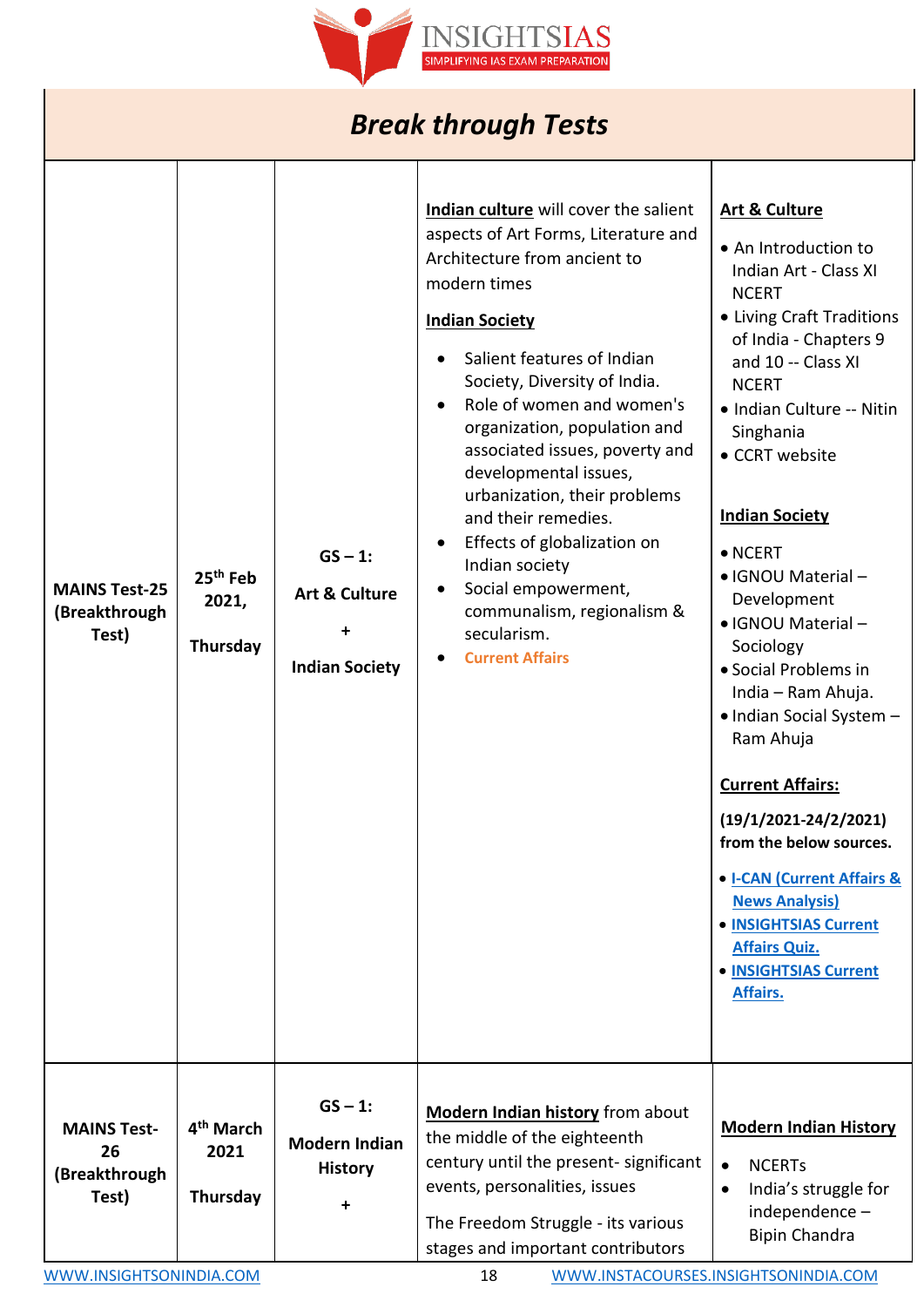

|                                                |                                                    | <b>Post</b>               | /contributions from different parts                                                                                                                                                                                                                                                                                                                                                                                                                                                                                                                                                         |                                                                                                                                                                                                                                                                                                                                                                                                                                                                                                  |
|------------------------------------------------|----------------------------------------------------|---------------------------|---------------------------------------------------------------------------------------------------------------------------------------------------------------------------------------------------------------------------------------------------------------------------------------------------------------------------------------------------------------------------------------------------------------------------------------------------------------------------------------------------------------------------------------------------------------------------------------------|--------------------------------------------------------------------------------------------------------------------------------------------------------------------------------------------------------------------------------------------------------------------------------------------------------------------------------------------------------------------------------------------------------------------------------------------------------------------------------------------------|
|                                                |                                                    | Independent<br>India      | of the country.                                                                                                                                                                                                                                                                                                                                                                                                                                                                                                                                                                             | Post Independent India                                                                                                                                                                                                                                                                                                                                                                                                                                                                           |
|                                                |                                                    | +<br><b>World History</b> | Post Independent India<br>Post-independence consolidation<br>and reorganization within the<br>country.<br><b>World History</b><br>History of the world will include<br>events from 18th century such as<br>industrial revolution, world wars,<br>redrawing of national boundaries,<br>colonization, decolonization,<br>political philosophies like<br>communism, capitalism, socialism<br>etc.- their forms and effect on the<br>society.<br><b>Current Affairs</b>                                                                                                                         | <b>NCERT</b><br>$\bullet$<br>India since<br>$\bullet$<br>independence-<br><b>Bipin Chandra</b><br>(or India after<br>$\bullet$<br>Gandhi-<br>Ramachandra Guha)<br><b>World History</b><br>• NCERTs<br>• Mastering Modern<br>World History -<br>Norman Lowe.<br><b>Current Affairs:</b><br>$(25/02/2021-3/3/2021)$<br>from the below sources.<br>• I-CAN (Current Affairs &<br><b>News Analysis)</b><br>• INSIGHTSIAS Current<br><b>Affairs Quiz.</b><br>• <b>INSIGHTSIAS Current</b><br>Affairs. |
| <b>MAINS Test-27</b><br>(Breakthrough<br>Test) | 12 <sup>th</sup><br><b>March</b><br>2021<br>Friday | $GS - 1$<br>Geography     | • Salient features of world's physical<br>geography.<br>• Distribution of key natural<br>resources across the world<br>(including South Asia and the<br>Indian sub-continent); factors<br>responsible for the location of<br>primary, secondary, and tertiary<br>sector industries in various parts of<br>the world (including India)<br>• Important Geophysical<br>phenomena such as earthquakes,<br>Tsunami, Volcanic activity, cyclone<br>etc., geographical features and<br>their location-changes in critical<br>geographical features (including<br>water-bodies and ice-caps) and in | <b>NCERTS</b><br>$\bullet$<br><b>Certificate Physical</b><br>$\bullet$<br>and Human<br>Geography -- Goh<br>Cheng Leong<br>Geography of India-<br>$\bullet$<br>Majid Hussain<br><b>Current Affairs:</b><br>$(4/3/2021-11/3/2021)$<br>from the below sources.<br>• I-CAN (Current Affairs &<br><b>News Analysis)</b><br>• INSIGHTSIAS Current<br><b>Affairs Quiz.</b><br>• INSIGHTSIAS Current<br>Affairs.                                                                                         |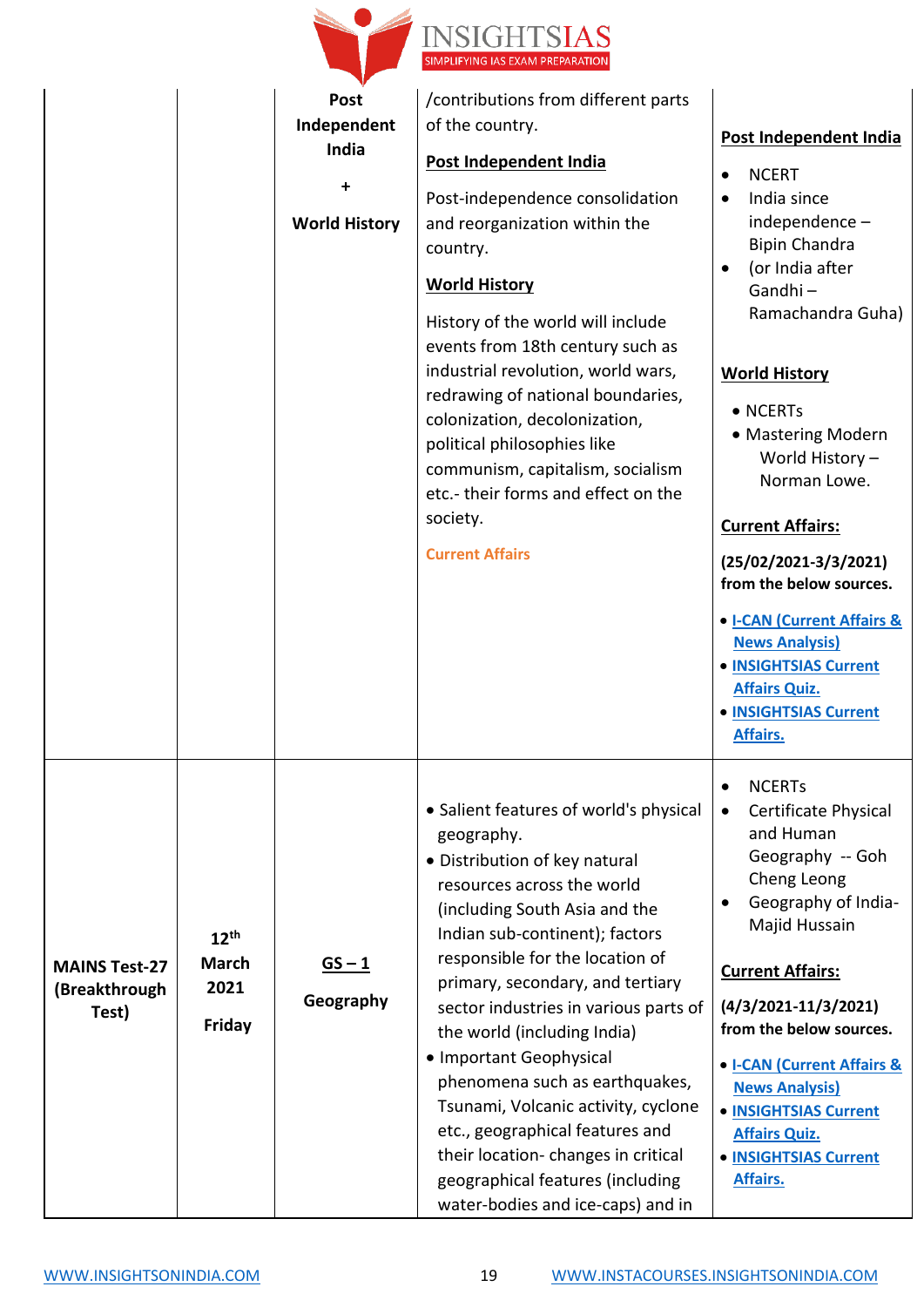

|                                                |                                                     |                                  | flora and fauna and the effects of<br>such changes.<br>• Current Affairs                                                                                                                                                                                                                                                                                                                        |
|------------------------------------------------|-----------------------------------------------------|----------------------------------|-------------------------------------------------------------------------------------------------------------------------------------------------------------------------------------------------------------------------------------------------------------------------------------------------------------------------------------------------------------------------------------------------|
| <b>MAINS Test-28</b><br>(Breakthrough<br>Test) | 19 <sup>th</sup><br><b>March</b><br>2021,<br>Friday | $GS-1$ :<br><b>Full Syllabus</b> | <b>GS-1: Full Syllabus &amp; Current Affairs</b><br><b>Current Affairs:</b><br>(19/1/2021-18/3/2021) from the below sources.<br>• I-CAN (Current Affairs & News Analysis)<br>• INSIGHTSIAS Current Affairs Quiz.<br>• INSIGHTSIAS Current Affairs.                                                                                                                                              |
| <b>MAINS Test-29</b><br>(Breakthrough<br>Test) | 22nd<br><b>March</b><br>2021,<br><b>Monday</b>      | Essay-5                          | <b>Section-A</b><br><b>Ethics and Philosophy</b><br><b>Section-B</b><br><b>Indian Art &amp; Culture</b><br>$\bullet$<br><b>Indian History</b><br>$\bullet$<br><b>Topics from World History</b><br>$\bullet$<br><b>Social Issues</b><br>$\bullet$<br><b>Indian Society</b><br>$\circ$<br>Feminism<br>$\circ$<br>Gender Justice<br>$\circ$<br>Unity & Diversity<br>$\circ$                        |
| <b>MAINS Test-30</b><br>(Breakthrough<br>Test) | 26 <sup>th</sup><br><b>March</b><br>2021,<br>Friday | $GS - 2:$<br><b>Polity</b>       | Indian Constitution-historical<br>$\bullet$ NCERT<br>underpinnings, evolution, features,<br>• Indian Polity by<br>Laxmikant - 5th<br>amendments, significant provisions<br>edition<br>and basic structure.<br>• Public Institutions in<br>Comparison of the Indian<br>India-Performance<br>constitutional scheme with that of<br>and Design - Pratapa<br>other countries<br><b>B</b> hanu Mehta |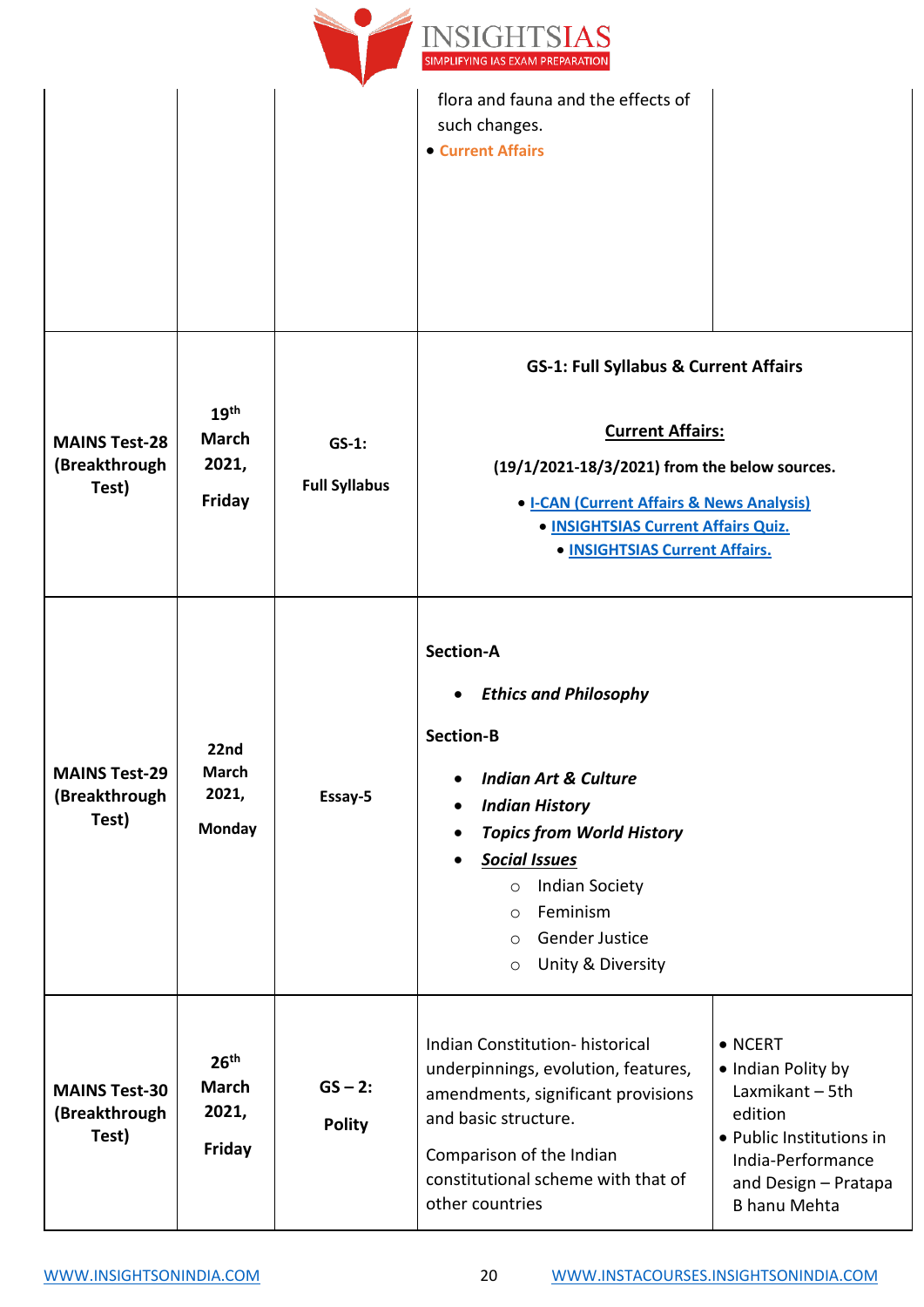

Functions and responsibilities of the Union and the States, issues and challenges pertaining to the federal structure, devolution of powers and finances up to local levels and challenges therein.

Separation of powers between various organs dispute redressal mechanisms and institutions.

Parliament and State Legislatures structure, functioning, conduct of business, powers & privileges and issues arising out of these.

Structure, organization and functioning of the Executive and the Judiciary Ministries and Departments of the Government; pressure groups and formal/informal associations and their role in the Polity.

#### **Current Affairs**

- Subhash Kashyap Our Constitution, Our Parliament
- Introduction to the Constitution of India - D D Basu
- 2nd ARC (6th Report Local Governance, 13th Report - Organisation Structure of Government of India)
- PRS
- PIB
- Three Year Action Agenda, 2017-18 to 2019-20 – NITI Aayog

### **Current Affairs:**

**(19/3/2021-25/3/2021) from the below sources.**

- **[I-CAN \(Current Affairs &](https://www.insightsonindia.com/i-can-instadaily-video-current-affairs-and-editorials-analysis/)  [News Analysis\)](https://www.insightsonindia.com/i-can-instadaily-video-current-affairs-and-editorials-analysis/)**
- **[INSIGHTSIAS Current](https://www.insightsonindia.com/insights-current-affairs-questions/)  [Affairs Quiz.](https://www.insightsonindia.com/insights-current-affairs-questions/)**
- **[INSIGHTSIAS Current](https://www.insightsonindia.com/insights-ias-current-affairs/)  [Affairs.](https://www.insightsonindia.com/insights-ias-current-affairs/)**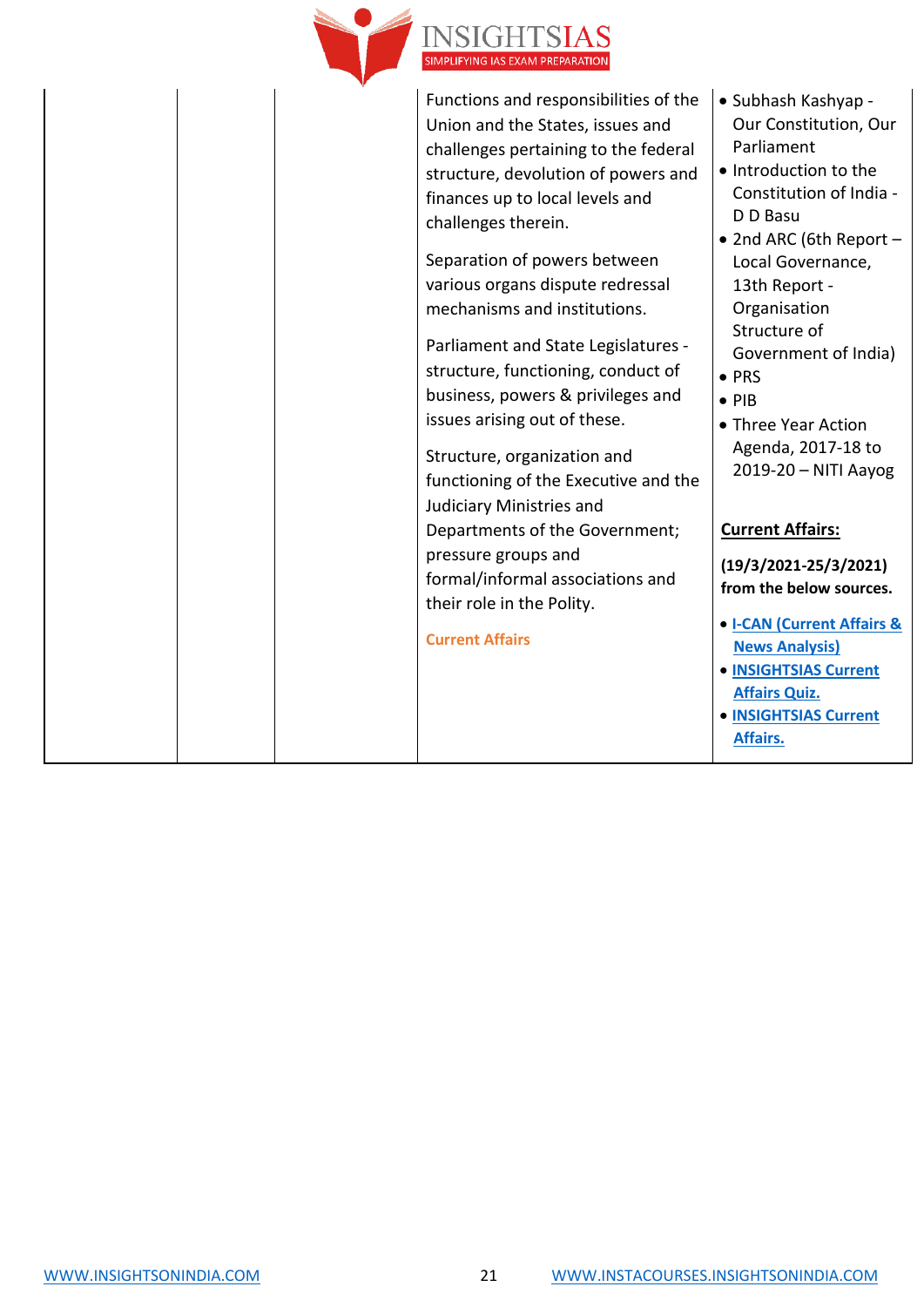

| <b>MAINS Test-31</b><br>(Breakthrough<br>Test) | 1 <sup>st</sup> April<br>2021,<br>Thursday | $GS - 2:$<br>Governance<br>+<br>Social justice<br>+<br><b>International</b><br>relations | Governance<br>Salient features of the<br>Representation of People's Act.<br>Appointment to various<br>Constitutional posts, powers,<br>functions and responsibilities of<br>various Constitutional Bodies.<br>Statutory, regulatory and various<br>quasi-judicial bodies<br>Important aspects of<br>$\bullet$<br>governance, transparency and<br>accountability, e-governance-<br>applications, models, successes,<br>limitations, and potential;<br>citizens charters, transparency &<br>accountability and institutional<br>and other measures.<br>Role of civil services in a<br>democracy.<br><b>Social Justice</b><br>Government policies and<br>$\bullet$<br>interventions for development<br>in various sectors and issues<br>arising out of their design and<br>implementation<br>Welfare schemes for vulnerable<br>sections of the population by the<br>Centre and States and the<br>performance of these schemes;<br>mechanisms, laws, institutions<br>and bodies constituted for the<br>protection and betterment of<br>these vulnerable sections<br>Issues relating to development<br>and management of Social<br>Sector/Services relating to<br>Health, Education, Human<br>Resources.<br>Issues relating to development<br>$\bullet$<br>and management of Social<br>Sector/Services relating to<br>Health, Education, Human<br>Resources, issues relating to<br>poverty and hunger.<br>India and its neighbourhood-<br>$\bullet$<br>relations. | $\bullet$ NCERT<br>• Indian Polity by<br>Laxmikant - 5th<br>edition<br>• Governance in India -<br>Laxmikant<br>• Institutions in India<br>Public Institutions in<br>India: Performance<br>and Design - Pratapa<br><b>Bhanu Mehta</b><br>• Subhash Kashyap -<br>Our Constitution, Our<br>• Parliament<br>• Introduction to the<br>Constitution of India -<br>D D Basu<br>• 2nd ARC (6th Report -<br>Local<br>Governance<br>13th Report -<br>Organisation<br>Structure of<br>Government of<br>India)<br>• Yojana<br>• Kurukshetra<br>$\bullet$ PRS<br>$\bullet$ PIB<br>• Three Year Action<br>Agenda, 2017-18 to<br>2019-20 - NITI Aayog<br>• Class 12 Political<br>Science-<br><b>Contemporary World</b><br>Politics<br>· India's Foreign Policy<br>- Muchkund Dubey<br>• Challenge And<br>Strategy: Rethinking<br>India's Foreign Policy<br>- Rajiv Sikri<br>• Ministry of External<br>Affairs website<br><b>Current Affairs:</b><br>$(26/3/2021-31/3/2021)$<br>from the below sources. |
|------------------------------------------------|--------------------------------------------|------------------------------------------------------------------------------------------|--------------------------------------------------------------------------------------------------------------------------------------------------------------------------------------------------------------------------------------------------------------------------------------------------------------------------------------------------------------------------------------------------------------------------------------------------------------------------------------------------------------------------------------------------------------------------------------------------------------------------------------------------------------------------------------------------------------------------------------------------------------------------------------------------------------------------------------------------------------------------------------------------------------------------------------------------------------------------------------------------------------------------------------------------------------------------------------------------------------------------------------------------------------------------------------------------------------------------------------------------------------------------------------------------------------------------------------------------------------------------------------------------------------------------------------------------------------|-----------------------------------------------------------------------------------------------------------------------------------------------------------------------------------------------------------------------------------------------------------------------------------------------------------------------------------------------------------------------------------------------------------------------------------------------------------------------------------------------------------------------------------------------------------------------------------------------------------------------------------------------------------------------------------------------------------------------------------------------------------------------------------------------------------------------------------------------------------------------------------------------------------------------------------------------------------------------------------------|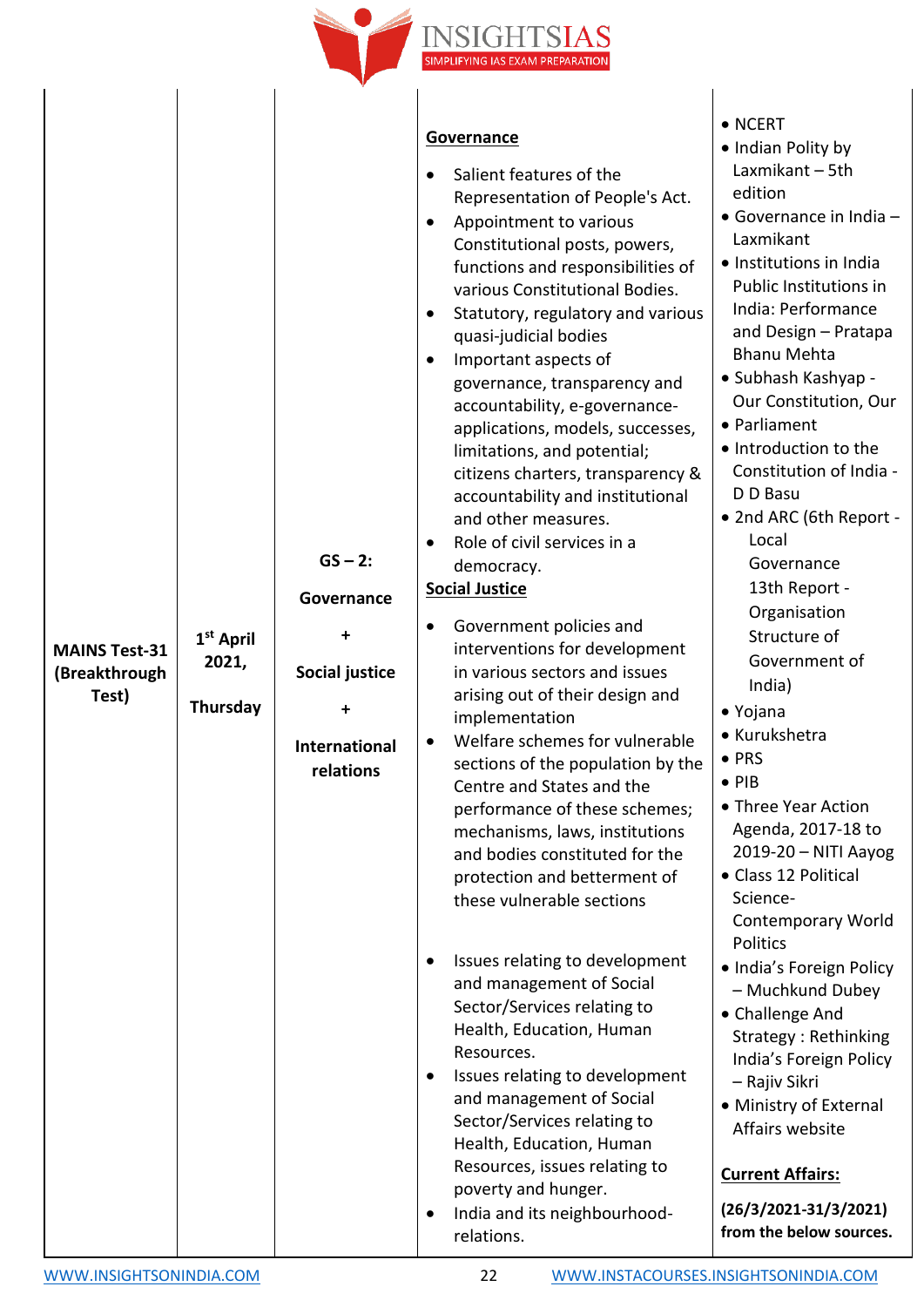|                                                                                |                                    | NSIGHTSIAS<br>SIMPLIFYING IAS EXAM PREPARATION                                                                                                                                                                                                                                                                                                                                                            |                                                                                                                                                      |
|--------------------------------------------------------------------------------|------------------------------------|-----------------------------------------------------------------------------------------------------------------------------------------------------------------------------------------------------------------------------------------------------------------------------------------------------------------------------------------------------------------------------------------------------------|------------------------------------------------------------------------------------------------------------------------------------------------------|
|                                                                                |                                    | Bilateral, regional and global<br>groupings and agreements<br>involving India and/or affecting<br>India's interests<br>Effect of policies and politics of<br>$\bullet$<br>developed and developing<br>countries on India's interests,<br>Indian diaspora.<br>Important International<br>$\bullet$<br>institutions, agencies and fora,<br>their structure, mandate.<br><b>Current Affairs</b><br>$\bullet$ | • <b>I-CAN (Current Affairs &amp;</b><br><b>News Analysis)</b><br>• INSIGHTSIAS Current<br><b>Affairs Quiz.</b><br>• INSIGHTSIAS Current<br>Affairs. |
| 8 <sup>th</sup> April<br>2021,<br>Thursday                                     | $GS-2:$<br>Full<br><b>Syllabus</b> | <b>GS-2: Full Syllabus &amp; Current Affairs</b><br><b>Current Affairs:</b><br>(19/3/2021-7/4/2021) from the below sources.<br>• I-CAN (Current Affairs & News Analysis)<br>• INSIGHTSIAS Current Affairs Quiz.<br>• INSIGHTSIAS Current Affairs.                                                                                                                                                         |                                                                                                                                                      |
| 10 <sup>th</sup> April<br>2021,<br>Saturday                                    | ESSAY-6                            | <b>Section-A</b><br><b>Ethics &amp; Philosophy</b><br>$\bullet$<br><b>Section-B</b><br><b>Polity &amp; Governance</b><br>Federalism<br>$\circ$<br>Institutions of India<br>$\circ$<br>Local self-government<br>$\circ$<br>Criminal Justice System<br>$\circ$<br>Judiciary<br>$\circ$<br>Democracy<br>O<br>Rights<br>$\circ$<br>Freedom of Speech<br>$\circ$<br><b>Administrative Reforms</b><br>$\circ$   |                                                                                                                                                      |
| <b>MAINS Test-32</b><br>(Breakthrough<br><b>MAINS Test-33</b><br>(Breakthrough |                                    |                                                                                                                                                                                                                                                                                                                                                                                                           | <b>Social Justice</b>                                                                                                                                |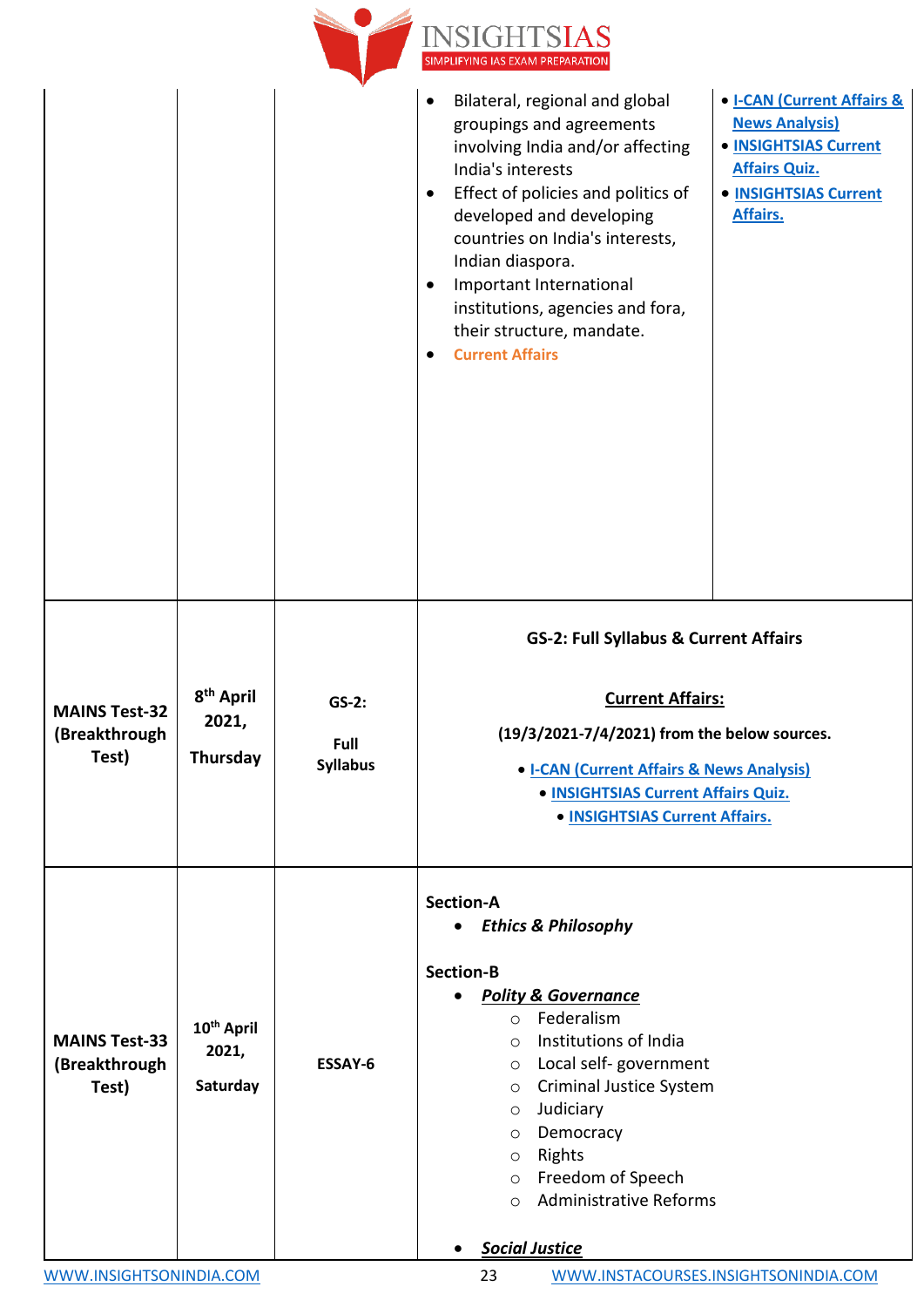

|  |           | $\circ$<br>$\circ$<br>$\circ$<br>$\circ$<br>$\circ$ | Social Justice - Economic -justice - political<br>Justice<br>Health<br>Education<br>Poverty & Hunger<br>Vulnerable Sections like women, old person and<br>children. |
|--|-----------|-----------------------------------------------------|---------------------------------------------------------------------------------------------------------------------------------------------------------------------|
|  | $\bullet$ | $\underline{\mathbf{IR}}$                           |                                                                                                                                                                     |
|  |           | $\circ$                                             | Foreign policy of India                                                                                                                                             |
|  |           | $\circ$                                             | South -South Cooperation                                                                                                                                            |
|  |           | $\circ$                                             | <b>Regional Groupings</b>                                                                                                                                           |
|  |           |                                                     |                                                                                                                                                                     |
|  |           |                                                     |                                                                                                                                                                     |
|  |           |                                                     |                                                                                                                                                                     |
|  |           |                                                     |                                                                                                                                                                     |
|  |           |                                                     |                                                                                                                                                                     |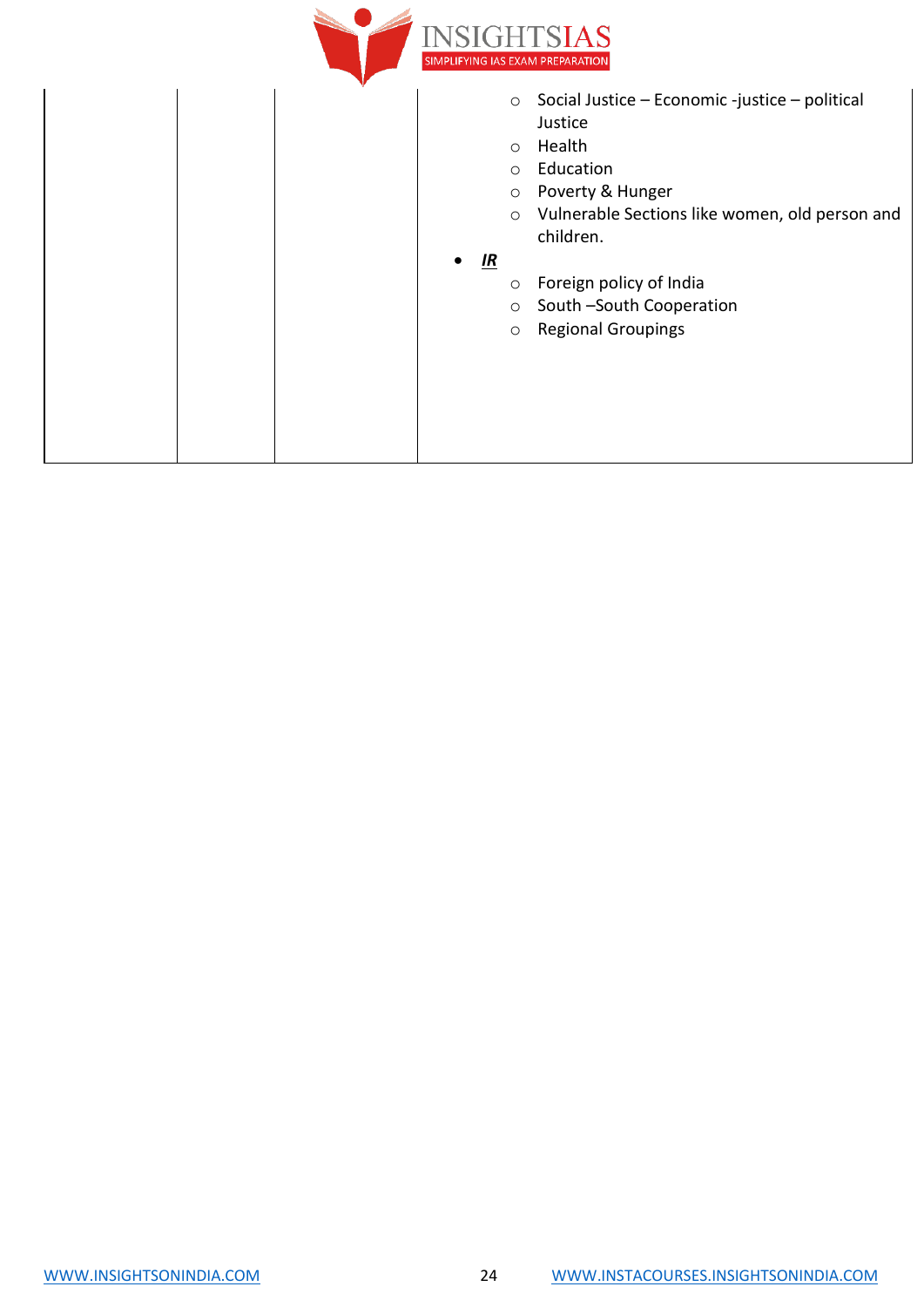

| <b>MAINS Test-34</b><br>(Breakthrough<br>Test) | 15 <sup>th</sup> April<br>2021<br>Thursday | $GS - 3:$<br><b>Economy</b><br>$\ddot{}$<br><b>Agriculture</b> | Indian Economy and issues relating<br>to planning, mobilization of<br>resources, growth, development<br>and employment.<br>Inclusive growth and issues arising<br>from it.<br>Government Budgeting.<br>Effects of liberalization on the<br>economy, changes in industrial<br>policy and their effects on industrial<br>growth.<br>Infrastructure: Energy, Ports, Roads,<br>Airports, Railways etc.<br>Investment models<br><b>Agriculture</b><br>Major crops cropping patterns in<br>various parts of the country,<br>different types of irrigation and<br>irrigation systems storage,<br>transport and marketing of<br>agricultural produce and issues and<br>related constraints; e-technology in<br>the aid of farmers | • NCERTs<br>• Indian Economy by<br>Ramesh Sing/Sanjiv<br>verma/ Kapila/ Dutt &<br>Sundaram<br>• Economic Survey<br>• 2nd ARC (14th Report-<br>Strengthening<br>Financial<br>Management<br>Systems)<br>• Yojana & Kurukshetra<br>• Three Year Action<br>Agenda, 2017-18 to<br>2019-20 - NITI Aayog<br><b>Current Affairs:</b> |
|------------------------------------------------|--------------------------------------------|----------------------------------------------------------------|---------------------------------------------------------------------------------------------------------------------------------------------------------------------------------------------------------------------------------------------------------------------------------------------------------------------------------------------------------------------------------------------------------------------------------------------------------------------------------------------------------------------------------------------------------------------------------------------------------------------------------------------------------------------------------------------------------------------------|------------------------------------------------------------------------------------------------------------------------------------------------------------------------------------------------------------------------------------------------------------------------------------------------------------------------------|
|                                                |                                            |                                                                | Issues related to direct and indirect<br>farm subsidies and minimum<br>support prices; Public Distribution<br>System objectives, functioning,<br>limitations, revamping; issues of<br>buffer stocks and food security;<br>Technology missions; economics of<br>animal-rearing.<br>Food processing and related<br>industries in India- scope and<br>significance, location, upstream and<br>downstream requirements, supply<br>chain management.<br>Land reforms in India.<br><b>Current Affairs</b>                                                                                                                                                                                                                       | $(8/4/2021 - 14/4/2021)$<br>from the below sources.<br>• I-CAN (Current Affairs &<br><b>News Analysis)</b><br>• INSIGHTSIAS Current<br><b>Affairs Quiz.</b><br>• INSIGHTSIAS Current<br>Affairs.                                                                                                                             |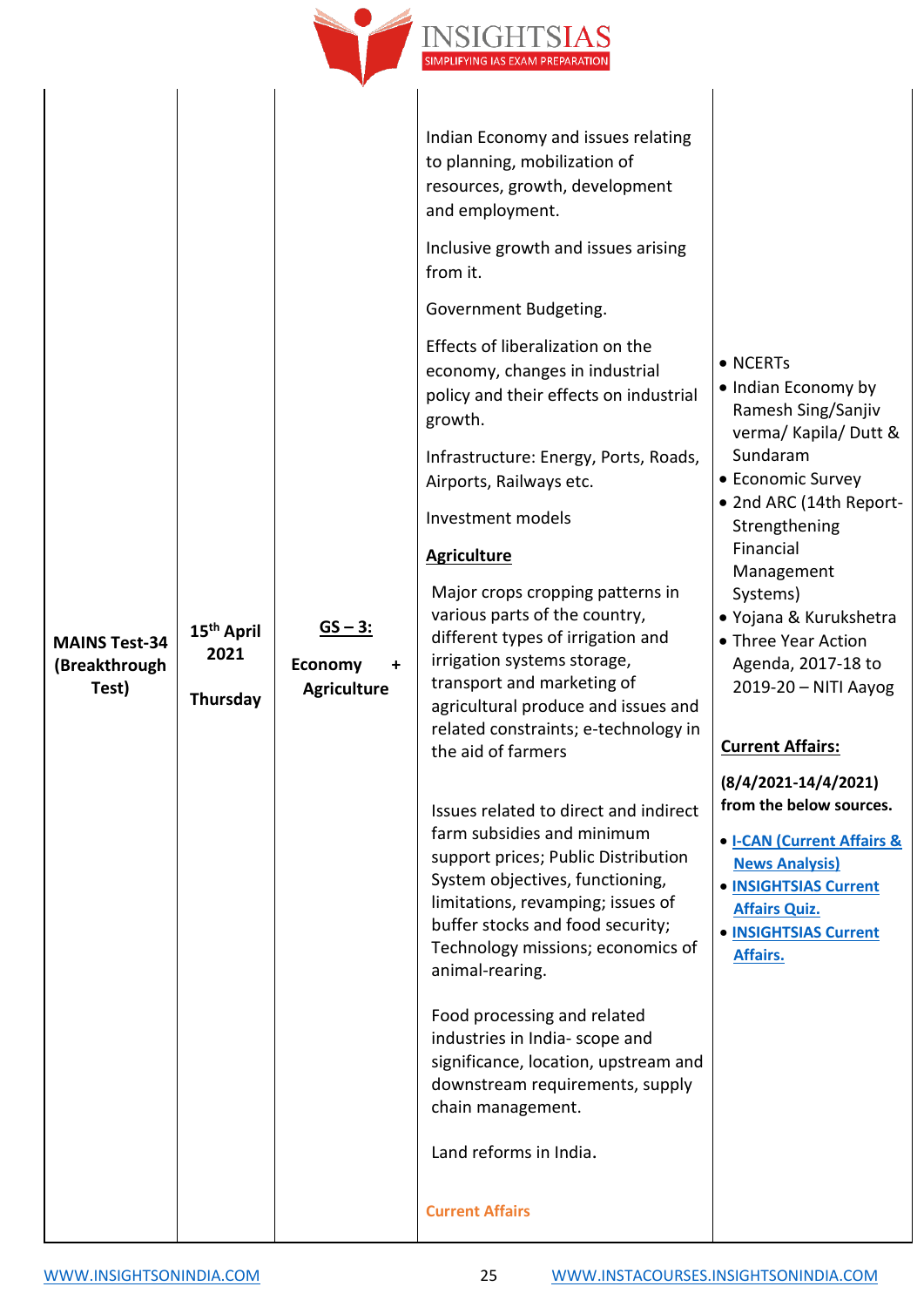

| <b>MAINS Test-35</b><br>(Breakthrough<br>Test) | 22 <sup>nd</sup> April<br>2021,<br>Thursday | $GS-3:$<br><b>Environment &amp;</b><br><b>Ecology</b>                                                                        | <b>Environment &amp; ecology</b><br>Conservation, environmental<br>pollution and degradation,<br>environmental impact assessment<br>(Detailed Micro Syllabus of this test<br>is given under Prelims Test-33)<br><b>Current Affairs</b>                                                                                                                                                                                                                                                                                                | <b>Environment &amp; ecology</b><br>• Our Environment - Class<br>VII<br>• Biology - Class XII -<br>Chapters 14-16 (Under<br>Units 10)<br>• ICSE Environmental<br>Studies - Class IX $-$ S.<br>Chand Publication -<br>2018 Edition<br>• ICSE Environmental<br>Studies - Class X -- S.<br>Chand Publication -<br>2008 Edition<br>• Environment - Shankar<br>IAS<br><b>Current Affairs:</b><br>$(15/4/2021-21/4/2021)$<br>from the below sources.<br>• <b>I-CAN (Current Affairs &amp;</b><br><b>News Analysis)</b><br>• INSIGHTSIAS Current<br><b>Affairs Quiz.</b><br>• INSIGHTSIAS Current<br>Affairs. |
|------------------------------------------------|---------------------------------------------|------------------------------------------------------------------------------------------------------------------------------|---------------------------------------------------------------------------------------------------------------------------------------------------------------------------------------------------------------------------------------------------------------------------------------------------------------------------------------------------------------------------------------------------------------------------------------------------------------------------------------------------------------------------------------|--------------------------------------------------------------------------------------------------------------------------------------------------------------------------------------------------------------------------------------------------------------------------------------------------------------------------------------------------------------------------------------------------------------------------------------------------------------------------------------------------------------------------------------------------------------------------------------------------------|
| <b>MAINS Test-36</b><br>(Breakthrough<br>Test) | 29th April<br>2021,<br>Thursday             | $GS - 3$<br>Science &<br><b>Technology</b><br>$\ddot{}$<br><b>Disaster</b><br>management<br>+<br><b>Internal</b><br>security | <b>Science and Technology</b><br>• Developments and their<br>applications and effects in<br>everyday life Achievements of<br>Indians in science & technology;<br>indigenization of technology and<br>developing new technology.<br>· Indigenization of technology and<br>developing new technology.<br>• Awareness in the fields of IT,<br>Space, Computers, robotics, nano-<br>technology, bio-technology and<br>issues relating to intellectual<br>property rights.<br>Disaster and disaster management<br><b>Internal security</b> | <b>NCERT Class VI to</b><br>Class X<br>Class XI - Chemistry:<br>Unit 14<br>Class XI - Biology:<br><b>Units 4 &amp; 5</b><br>Class XII-<br>Chemistry: Unit 16<br>Class XII - Biology:<br>Units 8, 9 & 10<br><b>Current Affairs</b><br>$\triangleright$ Science reporter<br>News paper<br>➤<br><b>Current Affairs:</b><br>$(22/4/2021 - 28/4/2021)$<br>from the below sources.<br>• I-CAN (Current Affairs &<br><b>News Analysis)</b>                                                                                                                                                                    |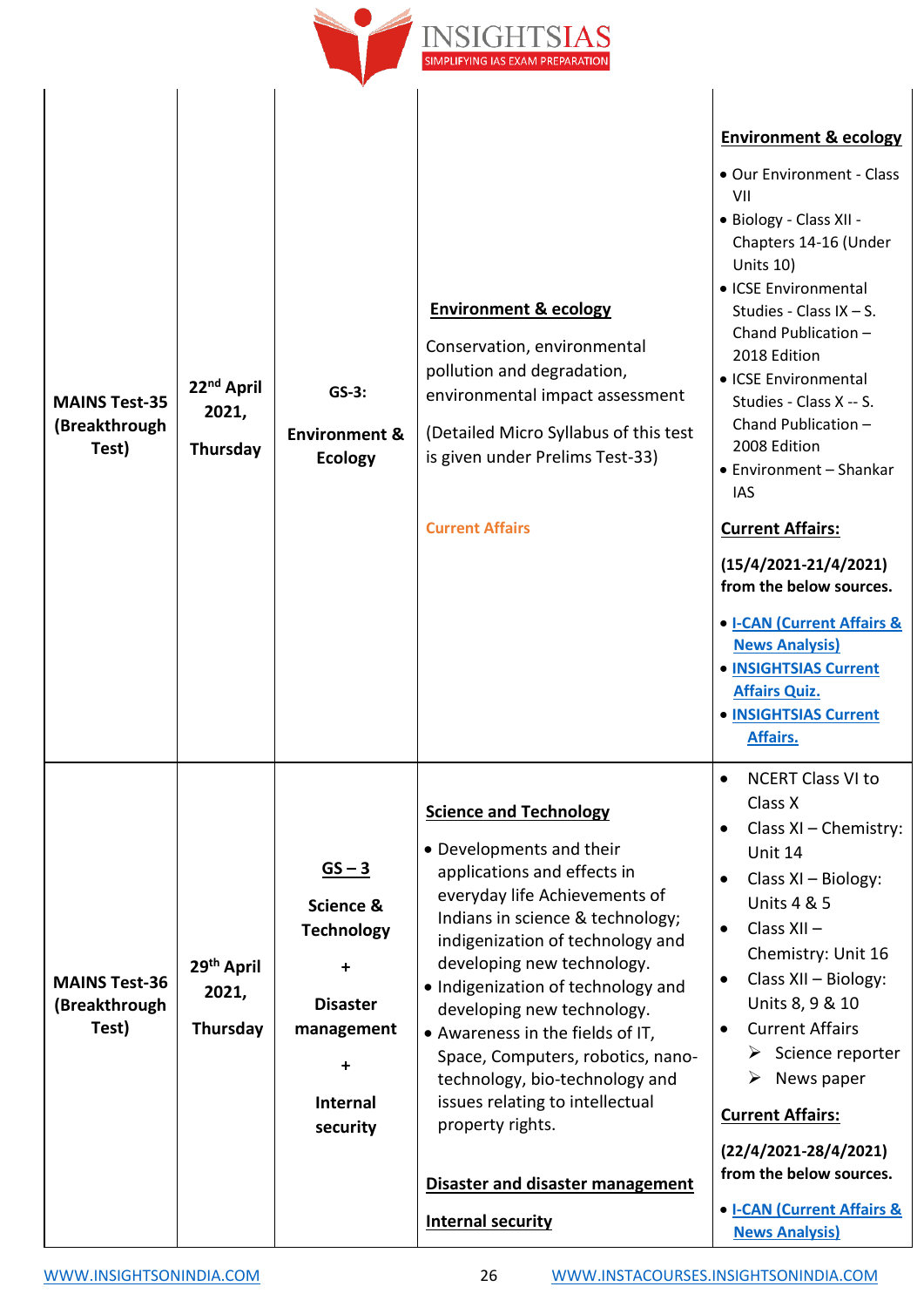

|                                                    |                                          |                                 | • Linkages between development<br>• INSIGHTSIAS Current<br><b>Affairs Quiz.</b><br>and spread of extremism.<br>. Role of external state and non-<br>• INSIGHTSIAS Current<br>Affairs.<br>state actors in creating challenges<br>to internal security.<br>• Challenges to internal security<br>through communication networks,<br>role of media and social<br>networking sites in internal<br>security challenges, basics of cyber<br>security; money-laundering and its<br>prevention<br>• Security challenges and their<br>management in border areas;<br>linkages of organized crime with<br>terrorism<br>• Various Security forces and<br>agencies and their mandate<br>• Current Affairs |
|----------------------------------------------------|------------------------------------------|---------------------------------|----------------------------------------------------------------------------------------------------------------------------------------------------------------------------------------------------------------------------------------------------------------------------------------------------------------------------------------------------------------------------------------------------------------------------------------------------------------------------------------------------------------------------------------------------------------------------------------------------------------------------------------------------------------------------------------------|
| <b>MAINS Test-37</b><br>(Breakthrough<br>Test)     | 6 <sup>th</sup> May<br>2021,<br>Thursday | $GS-3:$<br><b>Full Syllabus</b> | <b>GS-3: Full Syllabus &amp; Current Affairs</b><br><b>Current Affairs:</b><br>(8/4/2021-5/5/2021) from the below sources.<br>• I-CAN (Current Affairs & News Analysis)<br>• INSIGHTSIAS Current Affairs Quiz.<br>· <b>INSIGHTSIAS Current Affairs.</b>                                                                                                                                                                                                                                                                                                                                                                                                                                      |
| <b>MAINS Test-</b><br>38<br>(Breakthrough<br>Test) | 9 <sup>th</sup> May<br>2021,<br>Sunday   | Essay-7                         | <b>Section-A</b><br><b>Ethics &amp; Philosophy</b><br><b>Section-B</b><br><b>Economy</b><br>$\triangleright$ Indian Economy<br><b>Industrial Policy</b><br>➤<br>$\triangleright$ Human Resource and Employment<br>$\triangleright$ Liberalization<br>$\triangleright$ Economic Planning<br>$\triangleright$ Fiscal Policy<br>$\triangleright$ External Sector<br>$\triangleright$ Sectors of Economy<br>Infrastructure<br>➤<br>Tourism<br>$\triangleright$ MSME<br><b>Economic Justice</b><br><b>Agriculture</b><br>$\triangleright$ Food Processing                                                                                                                                         |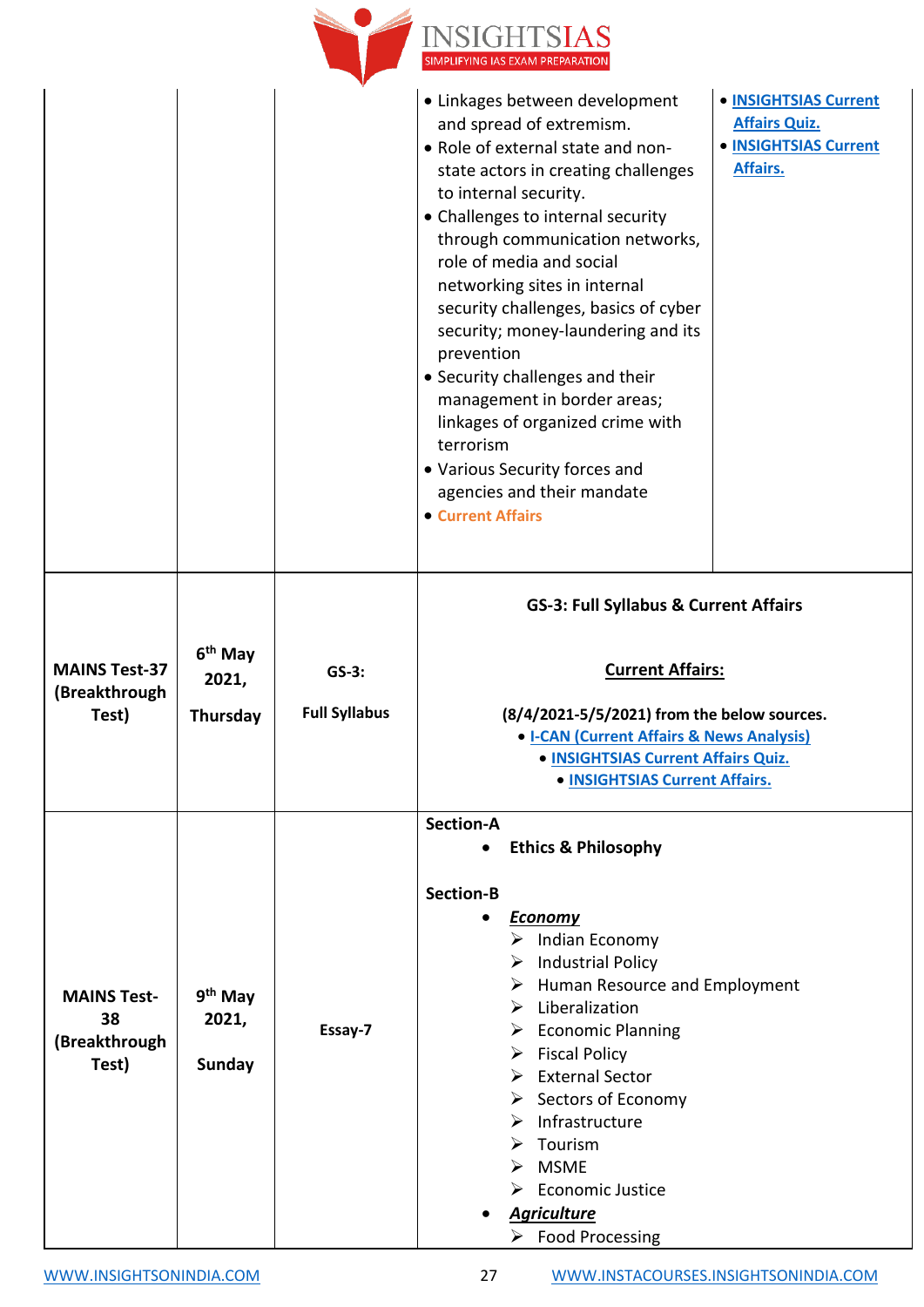

- ➢ Agriculture
- ➢ Subsidies
- ➢ PDS
- *Alternative future*
	- ➢ Climate change & global warming
	- ➢ Renewable energy technologies
	- ➢ Sustainable habitats
	- ➢ Conservation & development
- Disaster Management

#### • *Internal security Issues*

- ➢ Internal Security
- $\triangleright$  Cyber security
- ➢ Maritime SecurityIdeologies (Terrorism, Naxalism, Extremism)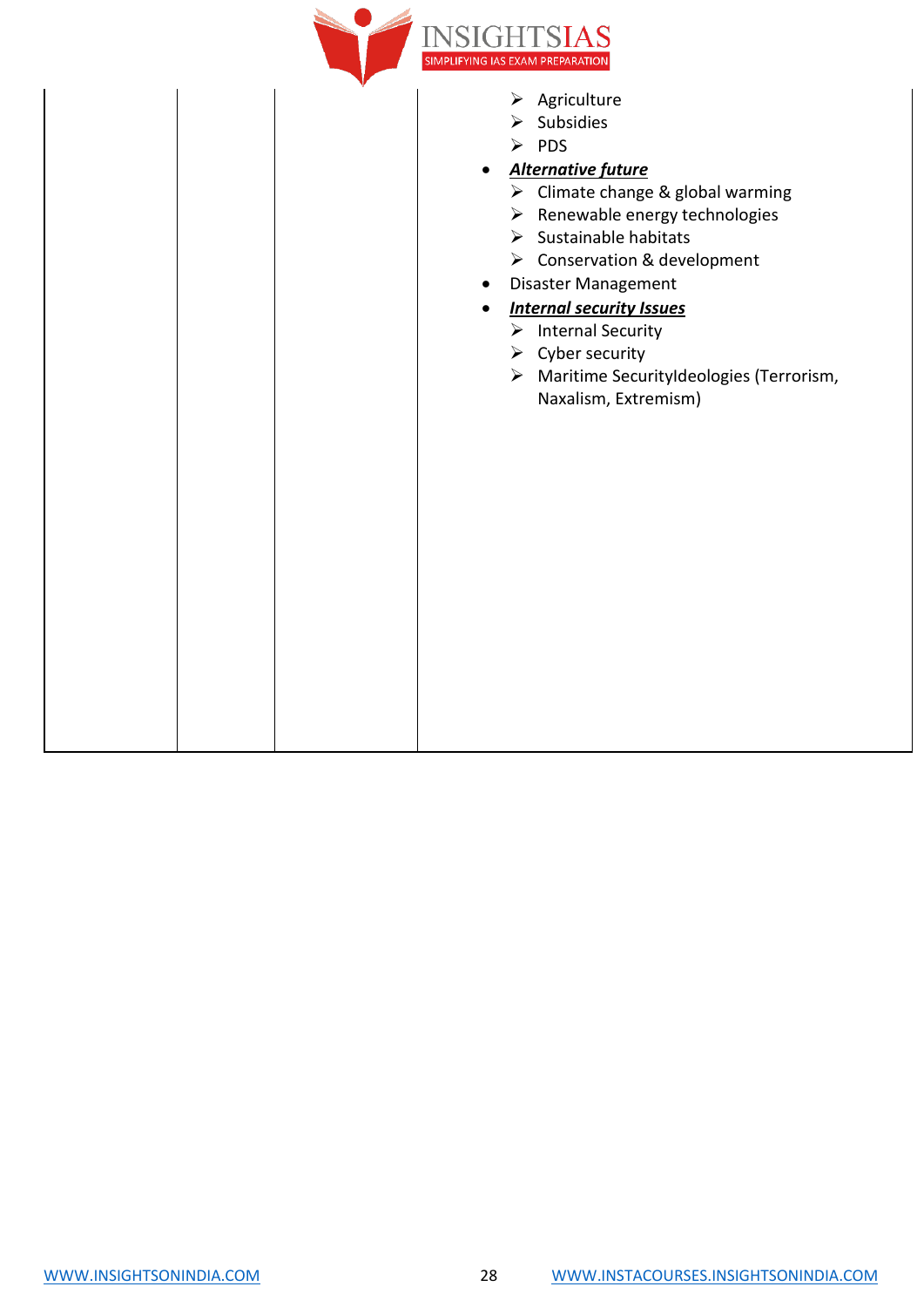

| <b>MAINS Test-</b><br>39<br>(Breakthrough<br>Test) | 15 <sup>th</sup> May<br>2021,<br>Saturday | $GS - 4$<br>Ethics, Integrity,<br>and Aptitude | <b>Ethics and Human Interface:</b><br>Essence, determinants and<br>consequences of Ethics in human<br>actions; dimensions of ethics; ethics<br>in private and public relationships.<br><b>Human Values</b> - lessons from the<br>lives and teachings of great leaders,<br>reformers and administrators; role<br>of family, society and educational<br>institutions in inculcating values.<br>Attitude: content, structure,<br>function; its influence and relation<br>with thought and behaviour; moral<br>and political attitudes; social<br>influence and persuasion.<br><b>Aptitude and foundational values</b><br>for Civil Service: integrity,<br>impartiality and non-partisanship,<br>objectivity, dedication to public<br>service, empathy, tolerance and<br>compassion towards the weaker-<br>sections.<br>Contributions of moral thinkers and<br>philosophers from India and world. | Lexicon for Ethics,<br>$\bullet$<br>Integrity & Aptitude<br>book.<br>2 <sup>nd</sup> ARC<br>4 <sup>th</sup> Report- ethics<br>$\circ$<br>in Governance<br>10 <sup>th</sup> Report-<br>$\circ$<br>Refurbishing of<br>Personnel<br>Administration.<br>Political Theory -<br>Class 11 NCERT |
|----------------------------------------------------|-------------------------------------------|------------------------------------------------|-----------------------------------------------------------------------------------------------------------------------------------------------------------------------------------------------------------------------------------------------------------------------------------------------------------------------------------------------------------------------------------------------------------------------------------------------------------------------------------------------------------------------------------------------------------------------------------------------------------------------------------------------------------------------------------------------------------------------------------------------------------------------------------------------------------------------------------------------------------------------------------------------|------------------------------------------------------------------------------------------------------------------------------------------------------------------------------------------------------------------------------------------------------------------------------------------|
| <b>MAINS Test-</b><br>40<br>(Breakthrough<br>Test) | $22nd$ May<br>2021,<br>Saturday           | $GS - 4$<br>Ethics, Integrity,<br>and Aptitude | <b>Emotional intelligence-concepts,</b><br>and their utilities and application in<br>administration and governance<br><b>Public/Civil service values and</b><br><b>Ethics in Public administration:</b><br>Status and problems; ethical<br>concerns and dilemmas in<br>government and private institutions;<br>laws, rules, regulations and<br>conscience as sources of ethical<br>guidance; accountability and ethical<br>governance; strengthening of ethical<br>and moral values in governance;<br>ethical issues in international                                                                                                                                                                                                                                                                                                                                                         | Lexicon for Ethics,<br>Integrity & Aptitude<br>book.<br>2 <sup>nd</sup> ARC<br>4 <sup>th</sup> Report- ethics<br>$\circ$<br>in Governance<br>10 <sup>th</sup> Report-<br>$\circ$<br>Refurbishing of<br>Personnel<br>Administration.<br>Political Theory -<br>Class 11 NCERT              |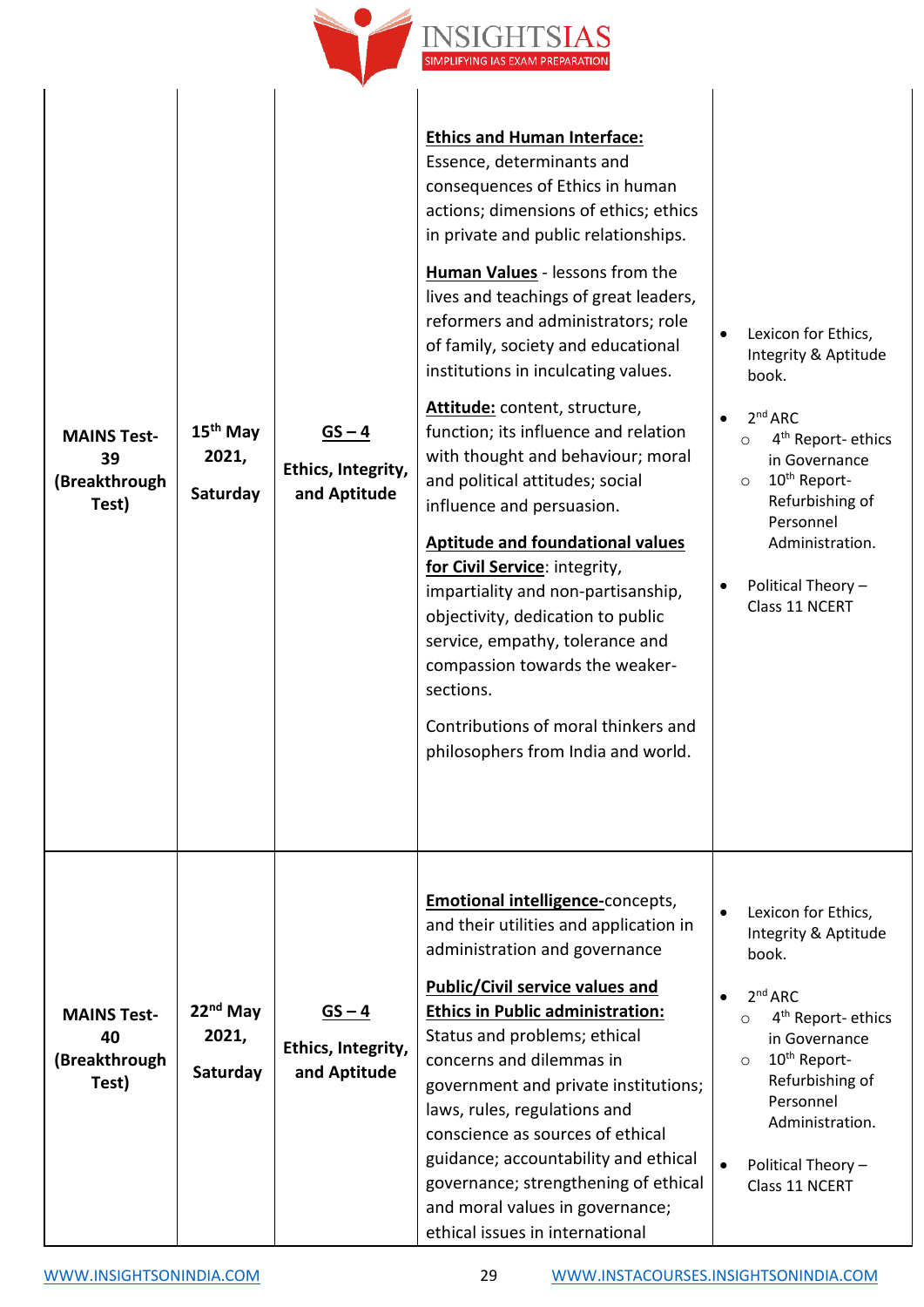

|                               |                               |                                | relations and funding; corporate         |  |
|-------------------------------|-------------------------------|--------------------------------|------------------------------------------|--|
|                               |                               |                                | governance.                              |  |
|                               |                               |                                | <b>Probity in Governance:</b> Concept of |  |
|                               |                               |                                | public service; Philosophical basis of   |  |
|                               |                               |                                | governance and probity;                  |  |
|                               |                               |                                | Information sharing and                  |  |
|                               |                               |                                | transparency in government, Right        |  |
|                               |                               |                                | to Information, Codes of Ethics,         |  |
|                               |                               |                                | Codes of Conduct, Citizen's Charters,    |  |
|                               |                               |                                | Work culture, Quality of service         |  |
|                               |                               |                                | delivery, Utilization of public funds,   |  |
|                               |                               |                                | challenges of corruption.                |  |
| <b>MAINS Test-41</b>          | 29 <sup>th</sup> May          | $GS-4:$                        |                                          |  |
| (Breakthrough                 | 2021,                         | <b>Full Syllabus</b>           | <b>Full Syllabus</b>                     |  |
| Test)                         | Saturday                      |                                |                                          |  |
|                               |                               |                                |                                          |  |
|                               |                               |                                |                                          |  |
| <b>MAINS Test-42</b>          | 31 <sup>st</sup> May<br>2021, |                                |                                          |  |
| (Breakthrough                 |                               | Essay-8                        | <b>Ethics &amp; Philosophy</b>           |  |
|                               |                               |                                |                                          |  |
| Test)                         | <b>Monday</b>                 |                                |                                          |  |
|                               |                               |                                |                                          |  |
|                               |                               |                                | <b>Simulation Tests</b>                  |  |
|                               |                               |                                | <b>MAINS Simulation Tests, Set-1</b>     |  |
|                               | After                         |                                |                                          |  |
| <b>MAINS</b>                  | Prelims                       |                                |                                          |  |
| <b>Test-43</b><br>(Simulation | 2021                          | Essay                          | <b>All Topics</b>                        |  |
| Test)                         |                               |                                |                                          |  |
|                               | After                         |                                |                                          |  |
| <b>MAINS</b>                  | Prelims                       |                                |                                          |  |
| <b>Test-44</b>                | 2021                          | $GS-1$<br><b>Full Syllabus</b> | <b>Full Syllabus</b>                     |  |
| (Simulation<br>Test)          |                               |                                |                                          |  |
|                               |                               |                                |                                          |  |
| <b>MAINS</b>                  | After                         |                                |                                          |  |
| <b>Test-45</b><br>(Simulation | Prelims                       | $GS-2$<br><b>Full Syllabus</b> | <b>Full Syllabus</b>                     |  |
| Test)                         | 2021                          |                                |                                          |  |